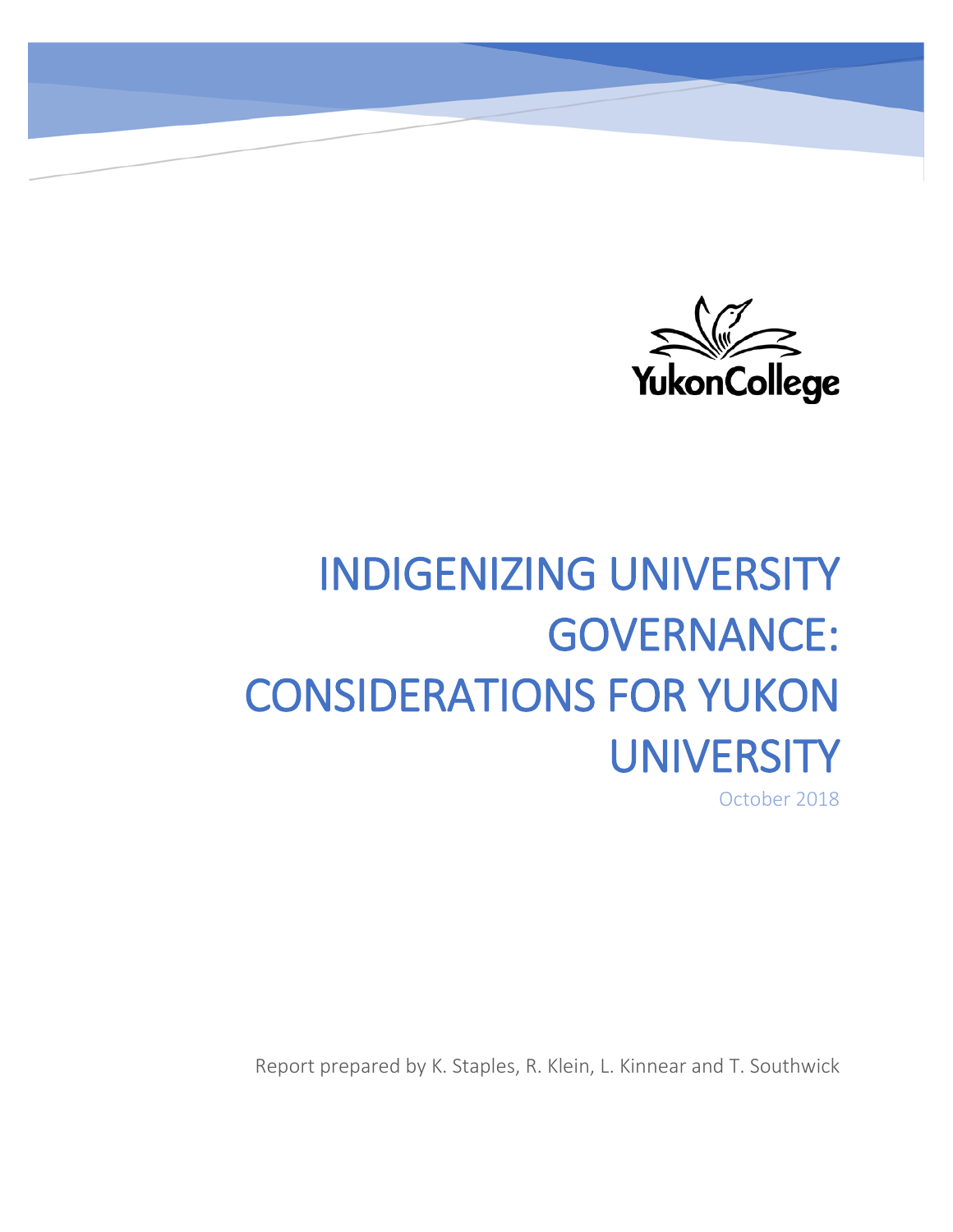# Acknowledgements

This workshop and report benefited significantly from the guidance, input and support of an exceptional group of people. Thank you to Dr. Karen Barnes. Without your continued support this conversation would not have happened. Thank you to Dr. Vianne Timmons and Dr. Glen Jones for your ongoing efforts throughout the planning and execution of the workshop, as well as throughout the writing of the report. Thank you to Irina Bogachek for all of your support in bringing this report together. Thank you to Carol Geddes, Judy Gingell, Mark Wedge, and Christine Tausig Ford for your wisdom, conversations, patience, and feedback. Finally, thank you to the workshop participants who took the time to attend this workshop, share their perspectives and experiences, and spark conversations that we hope will continue in the future.



 Page **1** of **31**  Indigenizing Governance: Consideration for Yukon University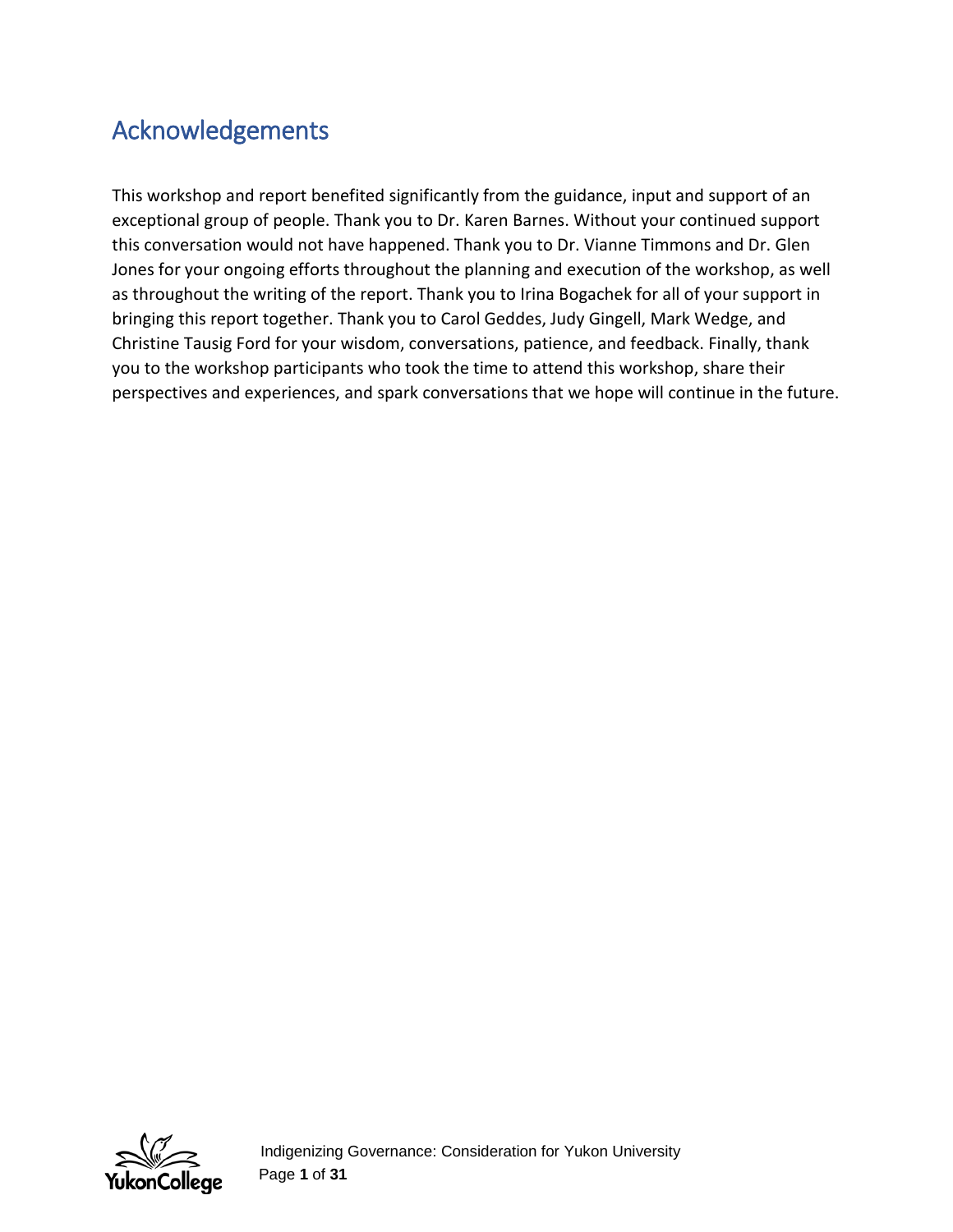# Contents

| Changing behaviours, values, and power dynamics to reflect duality, balance and |
|---------------------------------------------------------------------------------|
|                                                                                 |
|                                                                                 |
|                                                                                 |
|                                                                                 |
|                                                                                 |
|                                                                                 |

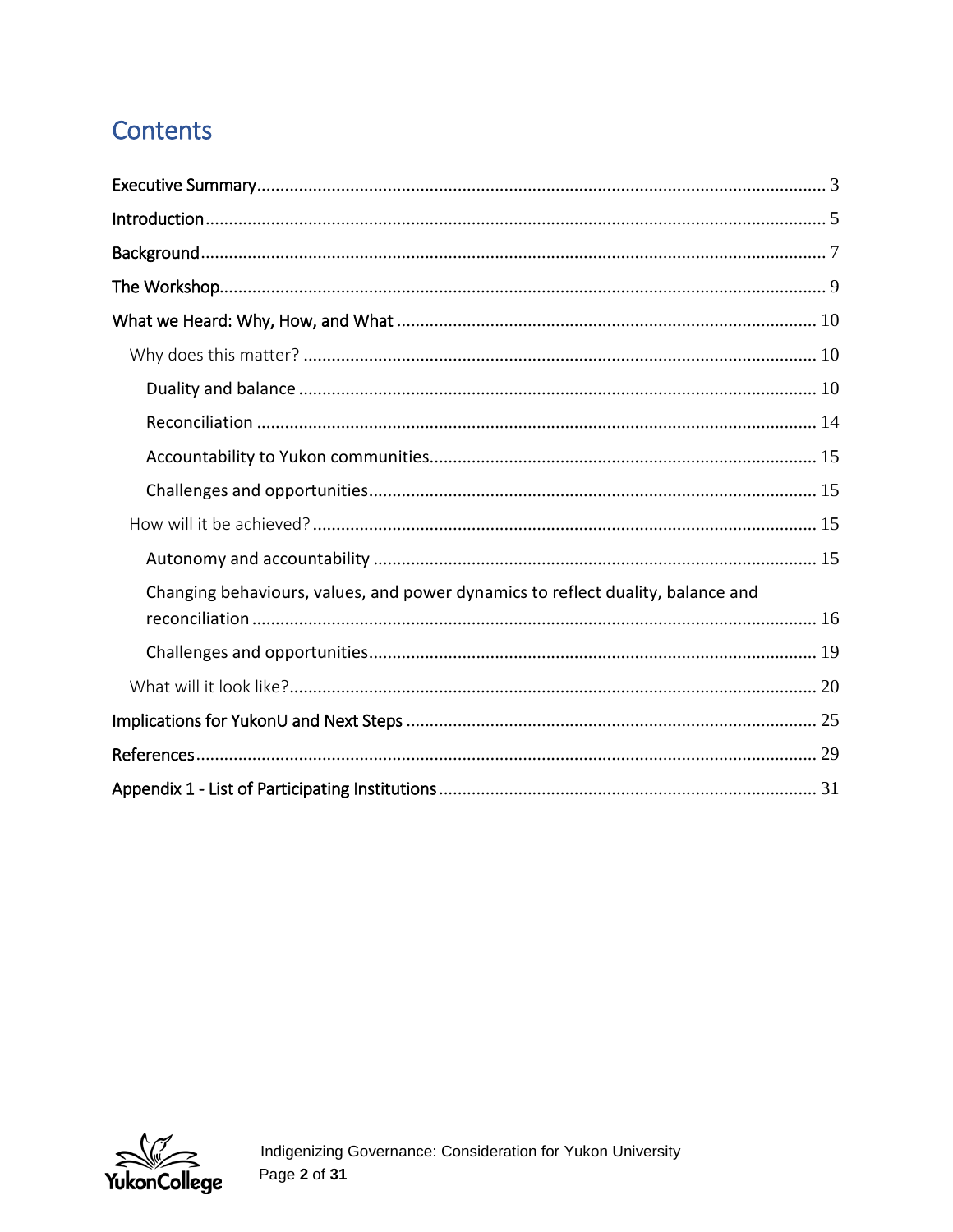# <span id="page-3-0"></span>Executive Summary

In March 2018, Yukon College brought together a group of 30 people, including representatives from fifteen post-secondary institutions and multiple Yukon First Nations, for a one-day workshop in Whitehorse, Yukon to share perspectives, experiences and ideas on bridging university governance and Indigenization. This report provides an overview of what was heard at the workshop and discusses broad implications and next steps for Yukon College in its transition to Yukon University (YukonU).

Yukon College is in the process of becoming the first university in Canada North of 60. As part of this transition, it is currently refining what YukonU will look like in the future. A critical aspect of this process is university governance. The purpose of this workshop was to spark a conversation around what Indigenization and reconciliation look like within university governance and policy. The main themes that emerged from the workshop fall into three interrelated categories.

First, why does Indigenization of university governance matter? Participants discussed the necessity for duality and balance between breaking out of a traditional university governance model, while at the same time respecting what works well within that world. It is an opportunity to advance the conversation on reconciliation and maintain accountability to Yukon communities. Second, how will Indigenization of university governance be achieved? Participants pointed to the need for autonomy and accountability, as well as changing the processes, principles, and structures of university governance. Third, what will it look like? Participants identified concrete actions that Yukon College/University could consider through the process of Indigenizing university governance (see table on pages 21-23) and broader outcomes that YukonU may achieve in implementing these actions (see table on page 24). Within each of these themes, specific challenges and opportunities were identified and discussed.

The workshop was an important starting point for the conversation around Indigenizing university governance and will set up a road map for this journey. However, participants emphasized that this journey may look different at different institutions. The workshop concluded with a discussion about implications and next steps for Yukon College as it continues through the transition to becoming a university. One of the most important implications that was highlighted was the need for YukonU to identify and define the core principles of an Indigenized, bicameral governance system. The actions that have been identified in the workshop offer a useful starting point for thinking about these principles. Some of the next steps identified for Yukon College include:

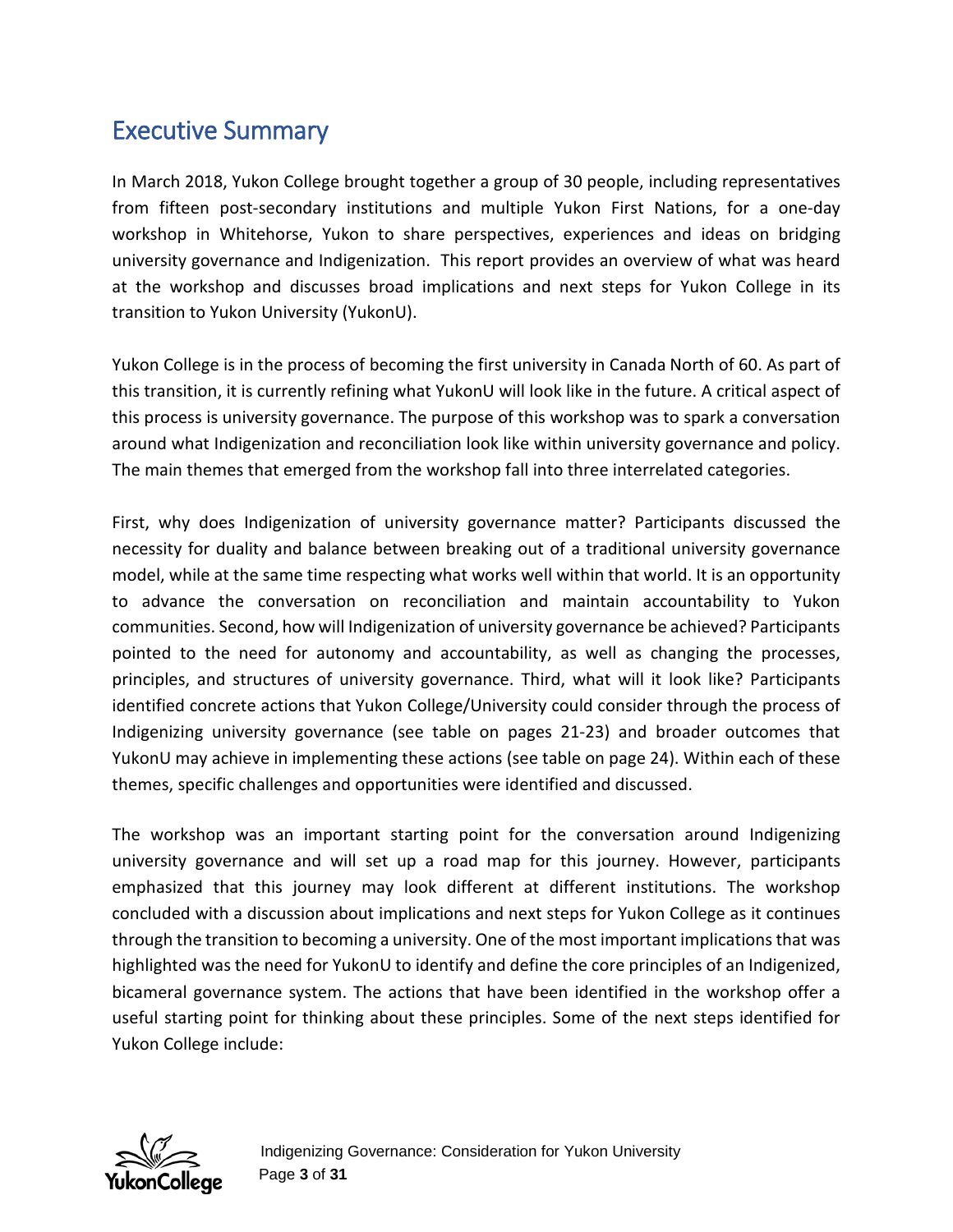- Continue the conversation both internally and with external institutional allies.
- Explore Indigenous governance principles and identify actions that align with these principles.
- Identify the knowledge, skills, and attitudes that are required to ensure Indigenization is an outcome in governance and identify ways to foster that collective knowledge, skill, and attitude.
- Expand the process that the Yukon College Board of Governors is currently going through (to develop Indigenization principles that it will apply to their governance practices and decision-making) to include the academic council.

Yukon College has been speaking about reconciliation and the need for Indigenization of education for over a decade and is continuing to do so in the transition to YukonU. The institution now has the opportunity to lead an important conversation around Indigenizing university governance.

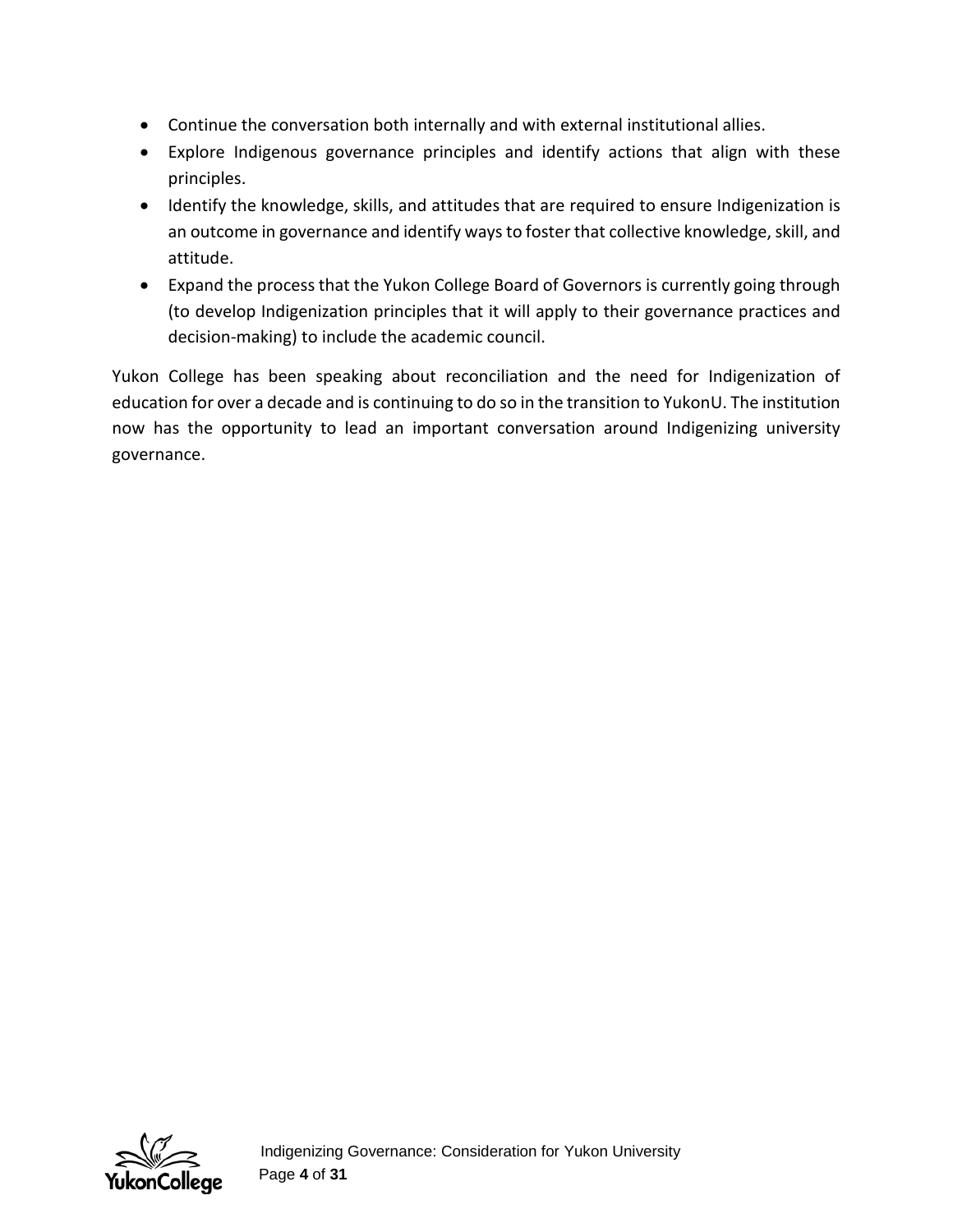## <span id="page-5-0"></span>**Introduction**

Yukon College (YC) is an institution that focuses on education and research relevant to the north,

and that has flexible and comprehensive programming including degrees, diplomas, certificates, trades and adult basic education. YC is in the process of transitioning to becoming a university. This is a significant milestone, as Yukon University (YukonU) will be the first university in Canada North of 60. YukonU will be at the forefront of critical issues of climate change, sustainable resource development, and reconciliation with Indigenous communities. A hybrid institution, it will offer a mix of college and university programming. The transition to YukonU is a natural extension of the institution's evolution and growth (see sidebar). In light of this goal, Yukon College is currently in the process of refining what YukonU will look like in the future. A critical aspect of this process is university governance. By governance, we mean

the processes and practices through which an entity organizes itself to achieve its mandate. It is concerned with the structures and procedures for decision-making, accountability, control and codes of conduct. It is expressed through legislation, policies and by-laws, and informal norms. The goal of effective governance is a robust organization that'll achieve peak performance and is accountable to the people it serves.[1](#page-5-1)

In the context of this report, we focus primarily on bicameral collegial governance processes, which refers

#### Why Yukon University?

Over 50% of the students at Yukon College are in university or university transfer programs. In other words, many Yukon College students are aspiring to complete degrees.

As a university, it could provide further opportunities for students to access credentials that are focused on the North, while staying in the North. The Yukon has already led the way in contributing to national and international conversations in areas such as modern treaty negotiations, climate change impacts, and mine reclamations. Transitioning to a university would allow YukonU to build on those research impacts, and do more research in the North, for the North.

to a board and senate structure of governance. YC has identified that a bicameral system will be the governance structure for YukonU. In the transition from a college to a university, key changes in areas such as by-laws, policies, and legislation will have to take place and, in several places, are already taking place.

<span id="page-5-1"></span> $\ddot{\phantom{a}}$  $1$  University of Alberta, "Governance System."

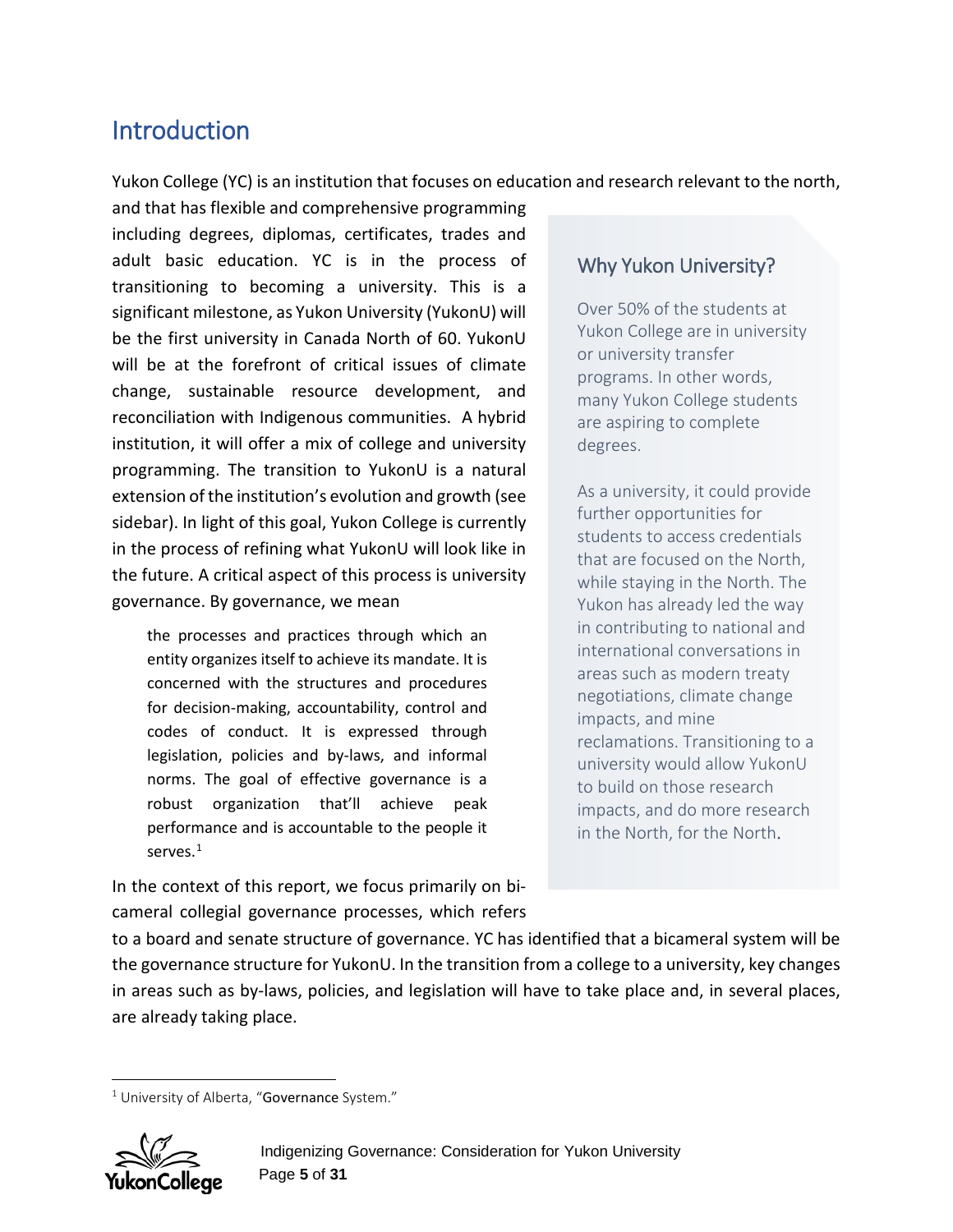For example, most universities in Canada have individual acts (University Acts) that establish the powers of the governing bodies (e.g., board, senate). Consequently, Yukon Government will draft

legislation that will replace the existing Yukon College Act with the requirements of a University Act. The new Act will include a new shared governance model that is more typical of Canadian universities.

The conversation about governance at YukonU is taking place alongside another, much larger, conversation about reconciliation in education. As the chair of the Truth and Reconciliation Commission, The Honourable Mr. Justice Murray Sinclair stated, "reconciliation is about establishing a mutually respectful relationship and we think, in the long term, that while education is what got us into this situation, we think education is the key to reconciliation."[2](#page-6-0)

"AT YUKON COLLEGE, THE JOURNEY OF INDIGENIZATION IS GROUNDED IN THE EQUAL RECOGNITION, INCLUSION, INTEGRATION OF INDIGENOUS VALUES, CULTURES, LANGUAGES, AND WAYS OF KNOWING AND DOING, INTO THE FABRIC OF YUKON COLLEGE'S PROGRAMS, SERVICES, GOVERNANCE, POLICIES, AND SPACE." [Working draft definition of "Indigenization"]

The relationship between reconciliation and education is further reflected in the Truth and Reconciliation Commission's (TRC) Calls to Action, specifically #11 ("We call upon the federal government to provide adequate funding to end the backlog of First Nations students seeking a post-secondary education") and #62 ("Provide the necessary funding to post-secondary institutions to educate teachers on how to integrate Indigenous knowledge and teaching methods into classrooms" $^3$  $^3$ . The TRC's report has been a catalyst for post-secondary institutions to reflect on their values and activities and to question how they align with the calls to actions in the report.

Yukon College has been speaking about reconciliation and the need for Indigenization of education for over a decade and is continuing to do so in considering the transition to YukonU. One step in this process has been to draft a preliminary definition of Indigenization, which is ongoing: "At Yukon College, the journey of Indigenization is grounded in the equal recognition, inclusion, integration of Indigenous values, cultures, languages, and ways of knowing and doing, into the fabric of Yukon College's programs, services, governance, policies, and space."

<span id="page-6-1"></span><span id="page-6-0"></span><sup>&</sup>lt;sup>3</sup> Truth and Reconcilliation Commision, "Truth and Reconciliation Commission: Calls to Action," 2-7.



 $\overline{a}$ 

<sup>&</sup>lt;sup>2</sup> Benjoe, "TRC: Reconciliation through Education."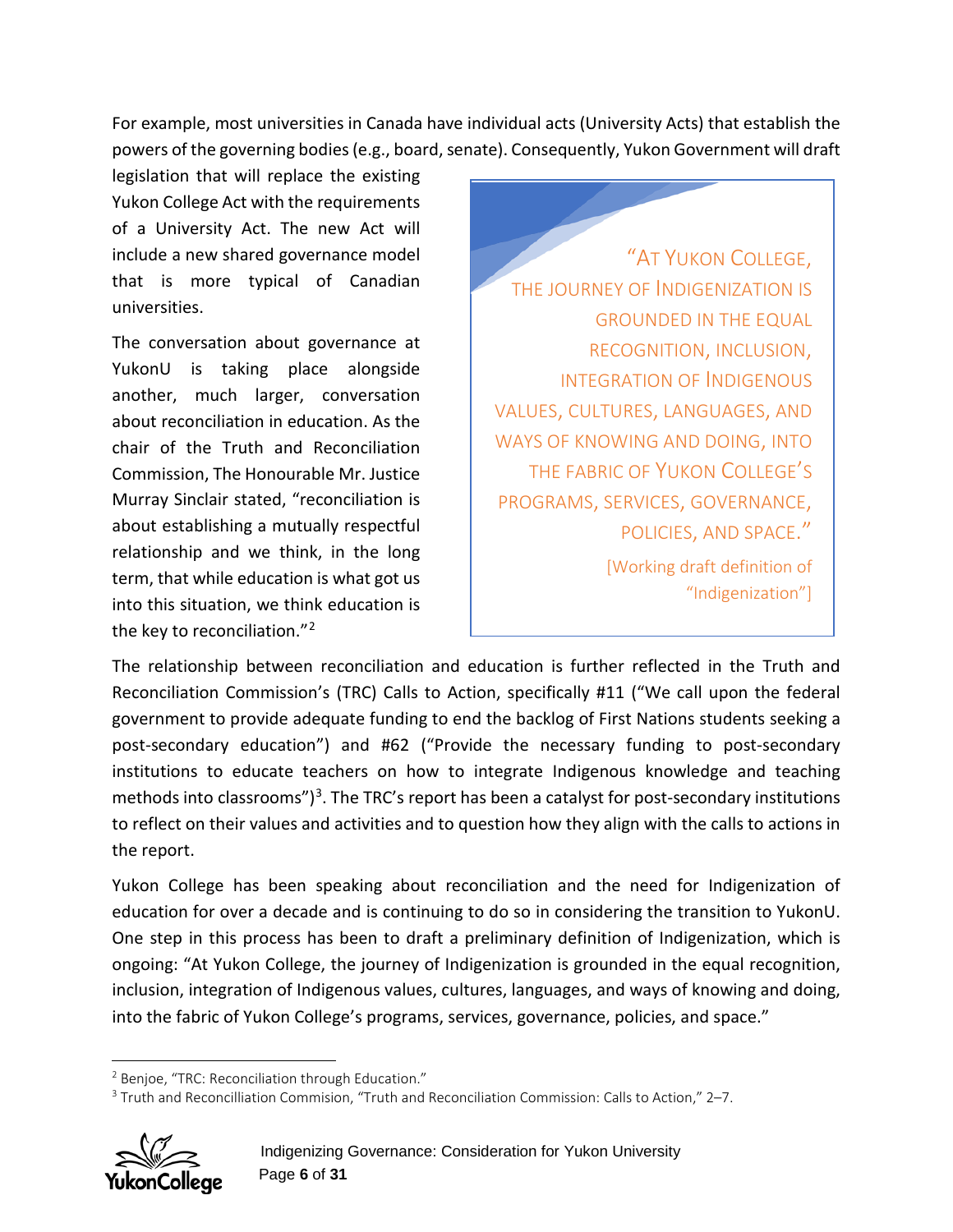A critical aspect of this definition is ensuring that the governance of Yukon College/University reflects a process of Indigenization. However, discussions of Indigenization within post-secondary institutions are largely focused on curriculum, space, and student services, with little being formally explored about what Indigenization and reconciliation looks like in university governance and policy.

This report describes a workshop hosted by Yukon College that aimed to begin such a conversation. The report is divided into four sections. First, we describe the context of the Yukon and some of the history and existing debates related to university governance in Canada. Second, we describe the workshop that took place and third, the main themes that were discussed at the workshop. Finally, we discuss implications and next steps for Yukon College/University in the context of Indigenization and university governance.

# <span id="page-7-0"></span>**Background**

The context for this report is first and foremost the Yukon and the fourteen First Nations whose traditional territories span the region. Each First Nation possesses both shared and individual heritage and culture, language, and systems of governance. Of the total population in the Yukon  $(35,874)$  $(35,874)$  $(35,874)$  approximately one third identify as First Nation.<sup>4</sup> There are eleven First Nations with signed self-government and land claims agreements. The document that paved the way for these agreements, *Together Today for our Children Tomorrow,* has similarly paved the way for the creation of YukonU. While it was written in 1973, the words ring true today: "At the present time the Yukon Education system is designed to get students ready to go outside to university. Very few of our students feel this is necessary. We feel that there should be a university in the Yukon."[5](#page-7-2)

Ongoing debates about university governance in Canada provide a secondary backdrop to this report. The existing university system, including its tensions and strengths, has a long history in Canada. The Royal Commission on the University of Toronto, 1906 (Flavelle Commission) recommended distancing the university from direct political interference of the provincial government and introduced the idea of a shared governance model.<sup>[6](#page-7-3)</sup> Sixty years later, the Duff-Berdahl report (1966) strongly endorsed the bicameral shared governance model. "Duff and Berdahl argued that the reform of university governance could be accomplished within the framework of bicameralism: faculty should have a voice on university governing boards, students should have a voice on university senates, there should be more interaction between senates and boards, and the entire governance process should become more open and transparent."<sup>[7](#page-7-4)</sup>

<span id="page-7-4"></span><span id="page-7-3"></span><span id="page-7-2"></span> $<sup>7</sup>$  Jones, Shanahan, and Goyan, "The Academic Senate and University Governance in Canada," 39.</sup>



<span id="page-7-1"></span> $\overline{a}$ <sup>4</sup> Statistics Canada, "Census Profile, 2016 Census."

<sup>5</sup> Council for Yukon Indians, *Together Today for Our Children Tomorrow*, 21.

<sup>6</sup> Higher Thinking Strategies, "Shared Collegial Governance: Making It Work at Yukon University."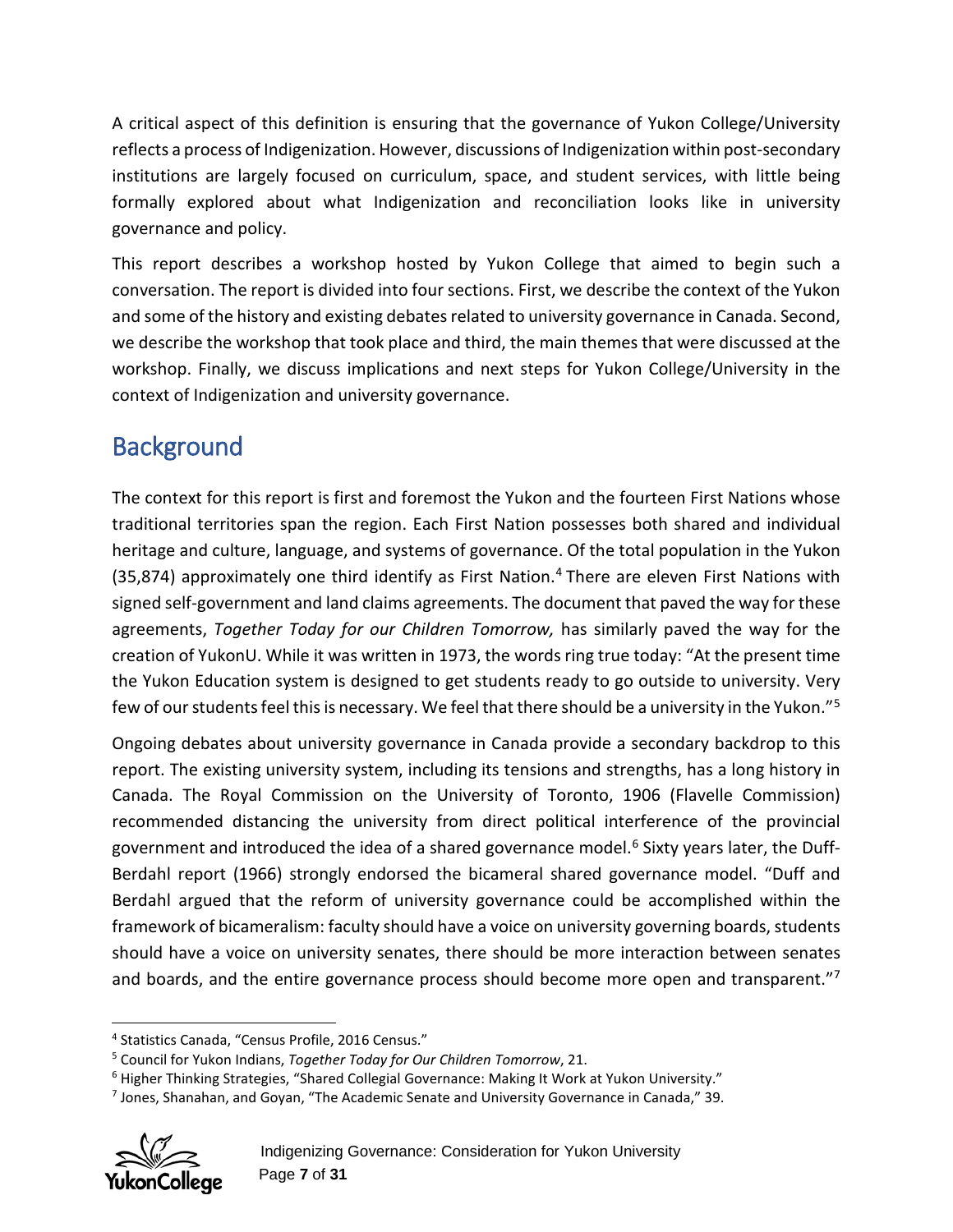This model of bicameral shared governance has been adopted by most Canadian universities. Within this model, the academic council, senate, has authority over academic matters, and the board of governors has fiduciary authority over finances and resources, including appointment of the president.<sup>[8](#page-8-0)</sup>

In the past two decades there have been calls for reforms to the existing university governance model, including suggestions by former University of Saskatchewan and Athabasca University President, Peter MacKinnon. In his book, *University Commons Divided: Exploring Debate and Dissent on Campus,* MacKinnon calls for a fundamental questioning of bicameralism, possibly in favour of a unicameral system.<sup>[9](#page-8-1)</sup> Others have argued that the senate should be abolished in favour of collective bargaining.<sup>[10](#page-8-2)</sup> For those who have focused on retaining bicameral governance models, emphasis has always remained on the importance of the relationship between the senate and the board**.** As stated by the Association of Governing Boards of Universities and Colleges, "in a period of challenge, stress and change for higher education, it is more important than ever that shared governance works well*.*"[11](#page-8-3)

One of the major challenges for "effective shared governance is failure to understand and agree on the definition and how it should be put into action".<sup>[12](#page-8-4)</sup> For example, a study involving university senates in Canada found significant role confusion, perceptions of power imbalances, and a lack of communication between the board and the senate.<sup>[13](#page-8-5)</sup> Many of those involved on senates saw the important role for the senate in a university but were unsure whether it was actually living up to that role. There are therefore important challengesthat have been identified within existing university governance structures that require focused attention, such as encouraging dialogue between boards and senates and clarifying the authority of each.<sup>[14](#page-8-6)</sup> These are challenges of university governance that need to be addressed before and during the transition to YukonU. However, the fact that this conversation has focused primarily on refining the bicameral model has meant that it has largely overlooked the relationship between governance reform and broader calls for Indigenization within post-secondary institutions.

<span id="page-8-6"></span><span id="page-8-5"></span><sup>14</sup> Ibid., 84.



<span id="page-8-0"></span> $\ddot{\phantom{a}}$ <sup>8</sup> Pennock, Jones, and Leclerc, "Challenges and Opportunities for Collegial Governance at Canadian Universities: Reflections on a Survey of Academic Senates," 73.

<span id="page-8-1"></span><sup>9</sup> MacKinnon, *University Commons Divided: Exploring Debate & Dissent on Campus*.

<span id="page-8-2"></span><sup>&</sup>lt;sup>10</sup> See for example, Canadian Association of University Teachers (CAUT), "Report of the CAUT Ad Hoc Advisory Committee on Governance"; Kool, *Acad. Gov. 3.0 What Could It Be? How Can We Get There?*

<span id="page-8-3"></span><sup>&</sup>lt;sup>11</sup> Association of Governing Boards of Universities and Colleges, "Shared Governance: Changing the Times," 3.

<span id="page-8-4"></span><sup>12</sup> Bahls, *Shared Governance in Times of Change: A Practical Guide for Universities and Colleges*, 19.

<sup>&</sup>lt;sup>13</sup> Pennock, Jones, and Leclerc, "Challenges and Opportunities for Collegial Governance at Canadian Universities: Reflections on a Survey of Academic Senates," 77–78.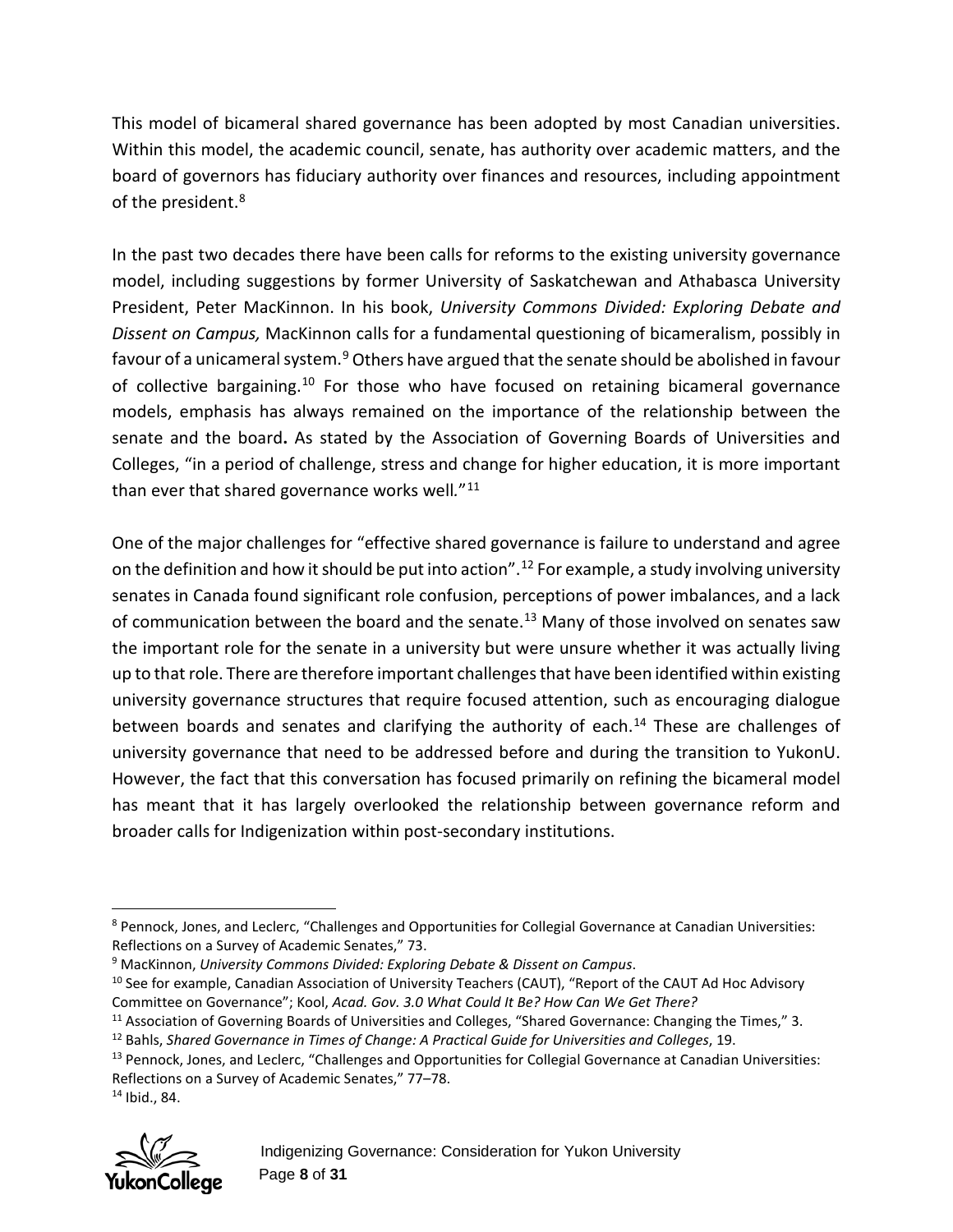# <span id="page-9-0"></span>The Workshop

The ongoing transition to YukonU is an opportunity to start a new conversation around university governance in the context of reconciliation and Indigenization. It requires embodying the principles and practices of reconciliation and Indigenization at the heart of the institution.

To begin this conversation, Yukon College brought together a group of individuals involved in post-secondary education for a one-day workshop in Whitehorse, Yukon to share perspectives, experiences, and ideas on bridging university governance and Indigenization. The workshop was intended as a starting point. There were no preconceived notions of what the outcome would be, in part because there are few examples elsewhere of similar conversations taking place in Canada.

Twenty-five post-secondary institutions were invited to send two representatives, primarily Presidents/Vice-Presidents and university Secretaries, to the workshop in Whitehorse. A total of 30 participants took part, representing fifteen institutions and Yukon First Nations representatives, including Elders and community members (see Appendix 1). The workshop was structured to include a combination of small group and plenary discussions. Glen Jones, Professor at the University of Toronto, and Vianne Timmons, President and Vice-Chancellor at the University of Regina, co-facilitated the workshop. They opened the day with brief presentations on principles and tensions within university governance and examples/approaches to Indigenous governance within a university context.

Participants were broken into five small groups, with 5-7 people per table, to discuss three main questions. There was a large group debrief at the end of each question in which everyone participated.

The three questions posed to the breakout groups were:

- 1. What are the key principles or ideas that should underscore the Indigenization of university governance at the new Yukon University?
- 2. What are some of the major challenges that Yukon University may face in terms of adopting a new, Indigenous governance structure?
- 3. What are some of the ways that Yukon University can address or overcome these challenges?

The day ended with a discussion about next steps for Yukon College and how this conversation around Indigenization and university governance can be maintained.

The next section of this report describes the overarching themes that emerged from the workshop. The report highlights key points that cut across the three discussion questions, though

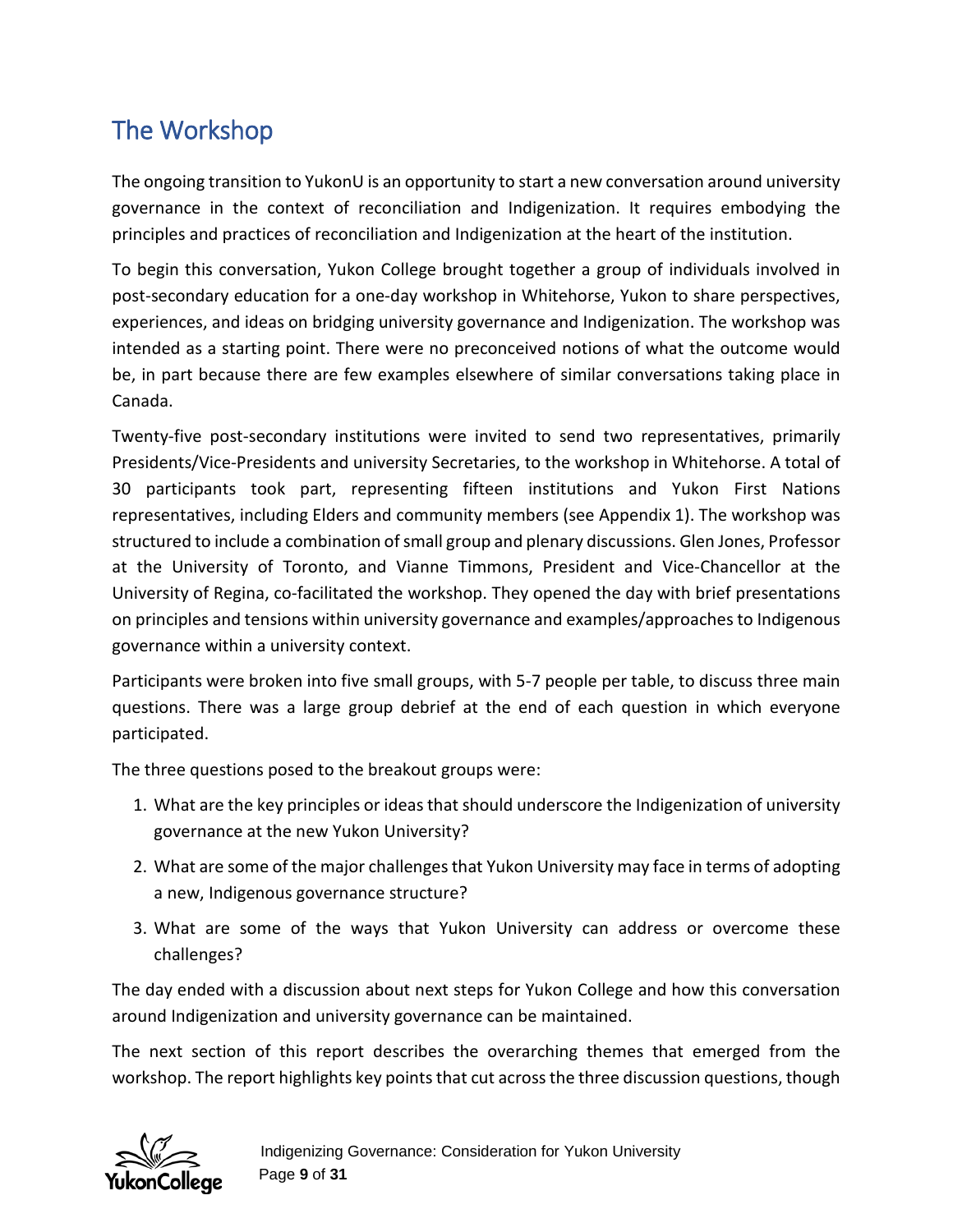it does not do justice to the depth of conversations that took place. The process of identifying these themes and writing this report was iterative; it involved numerous conversations with various people involved in the workshop to share, discuss, and clarify ideas and key concepts. This report should not be considered a blueprint or guide for "how to Indigenize university governance". Rather, it aims to shed light on an aspect of university governance that thus far has not received the attention it requires across the post-secondary sector, and to suggest avenues for how YukonU can continue to think about these issues as their university governance model develops.

# <span id="page-10-0"></span>What we Heard: Why, How, and What

The main themes from the workshop in Whitehorse are presented here in three interrelated categorie**s.** First, why does Indigenization of university governance matter? Second, how will it be achieved? Third, what will it look like? Structuring these questions as flowing from one to the other is intentional; they cannot be considered separate. In moving from one question to another, there are also key challenges that arise. However, participants in the workshop emphasized that rather than seeing challenges solely as barriers to achieving goals, they should be seen as opportunities to come up with creative solutions. This conversation is innovative, hard, and complex, and there are many different ideas on how to proceed.

## <span id="page-10-1"></span>Why does this matter?

Leading up to the workshop, representatives from Yukon College talked about the opportunity to create a governance system that embodies the principles and practices of Indigenization and reconciliation at the heart of the institution. Such a system would emulate Yukon College/University values and reflect the relationship that the college/university has with Yukon First Nations. As a starting point, the workshop participants discussed why Indigenization within university governance matters. Facilitator Vianne Timmons spoke to the importance of this discussion: "Yukon College has to embrace governance in a forward-thinking way. It will be a role model for all Canadian institutions that are on this path". What followed was an expansive conversation, but three main themes emerged, including duality and balance, responsiveness to reconciliation, and accountability to rural Yukon communities. Several challenges and opportunities were also discussed.

#### <span id="page-10-2"></span>*Duality and balance*

The notion of duality and balance characterized the way in which many of the workshop participants discussed the relationship between breaking out of the traditional university governance structure while respecting what works well within that world. On one hand, some

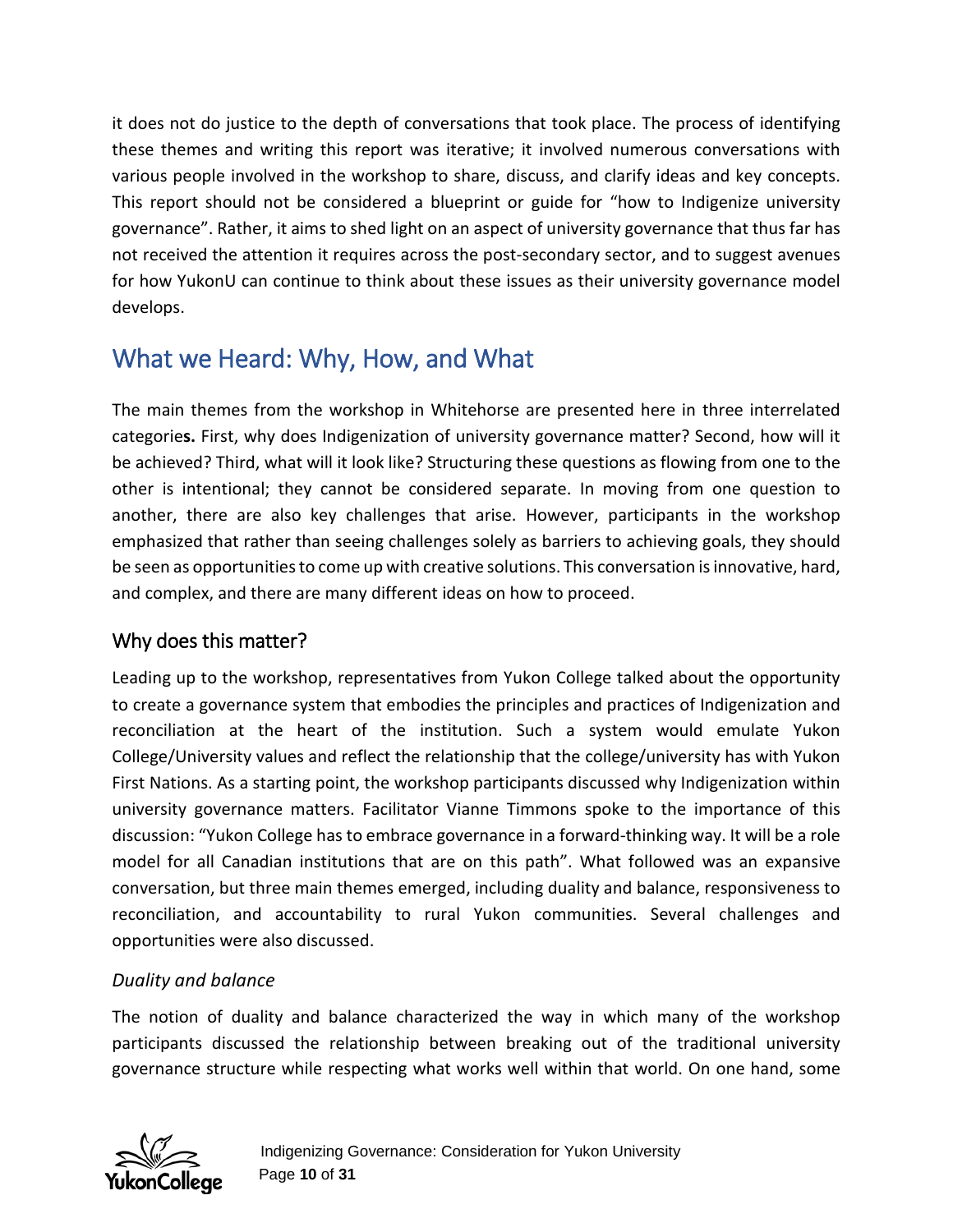participants acknowledged that the bicameral model of governance that dominates universities across Canada came from a colonial time and place. As one person described,

*I think we have to really think about how we are framing this discussion. We're talking about whether Yukon College can fit into the current box that exists in public post-secondary across this country. I think the reality is that Yukon College has the opportunity to breathe life into a very old traditional, colonial system of education that would actually benefit all Canadians…I don't understand why it's a struggle, when our people have been excluded from post-secondary [institutions] since the beginning of time…The reality is that Indigenous knowledge and principles - of accountability, of transparency, of inclusiveness, of consensus-building - are principles that can exist regardless of legislation, regardless of whatever kind of box you're trying to put us into.*

Some viewed the traditional model of university decision-making as hierarchical and segregated and focusing on Indigenization provides an opportunity to break out of that model (see text box below). Concurrently, there were those who pointed to the benefit of current university governance models whereby roles and expectation are clearly defined and delineated between governing bodies and operations. There are also expectations associated with those roles, such

#### Mark Wedge on colonization, decolonization, and Indigenization

*The following is an excerpt from a conversation with Mark Wedge and is being used here with his permission. Mark Wedge or Aan Goosh oo is of Tagish/Tlinget/Caucasian ancestry. Following his mother's lineage (as is customary with the Tagish/Tlinget), he belongs to the Deicitaan Clan of the Crow moiety. Mr. Wedge is a Trustee on Carcross TagishDánna Jíli Trust and Director on the CYFN*  First Nations Education Commission. He has been actively involved in the economic and social *development of his local communities and has served as Chief of the Carcross/Tagish First Nation*.

*A lot of times the tools that are used for colonization [include] centralized power…Usually that is done through a legislative framework…Decolonization is when you begin to start understanding that those things don't work for us…In the Yukon, the contemporary treaties, the modern treaties or the land claims, is a decolonizing statement where the First Nations are saying, "We're going to govern ourselves, we're going to make our own laws, we're going to take care of ourselves. We're not going*  to be under the Indian Act". Those are decolonizing processes. When you look at Indigenizing *processes…you take traditional values, [such as] Together Today for Our Children Tomorrow, these kinds of things, and you start incorporating them into structures…if the College is trying to move towards a university, how do we structure it? We're aware of the colonial tools. We're aware that there's a decolonizing process and we want to incorporate Indigeneity or Indigenization into these processes. It's going to be through this legislative process…[that] we start to say, "Ok, what would that look like?" If we know that centralizing power oftentimes is done through legislation, how do you decentralize power? There [are] many examples…you centralize education, so you control who a doctorate is, who issues a doctorate, who issues a bachelor, who issues a masters, what kind of processes you have to go through…you're controlling what learning is, those types of things.*

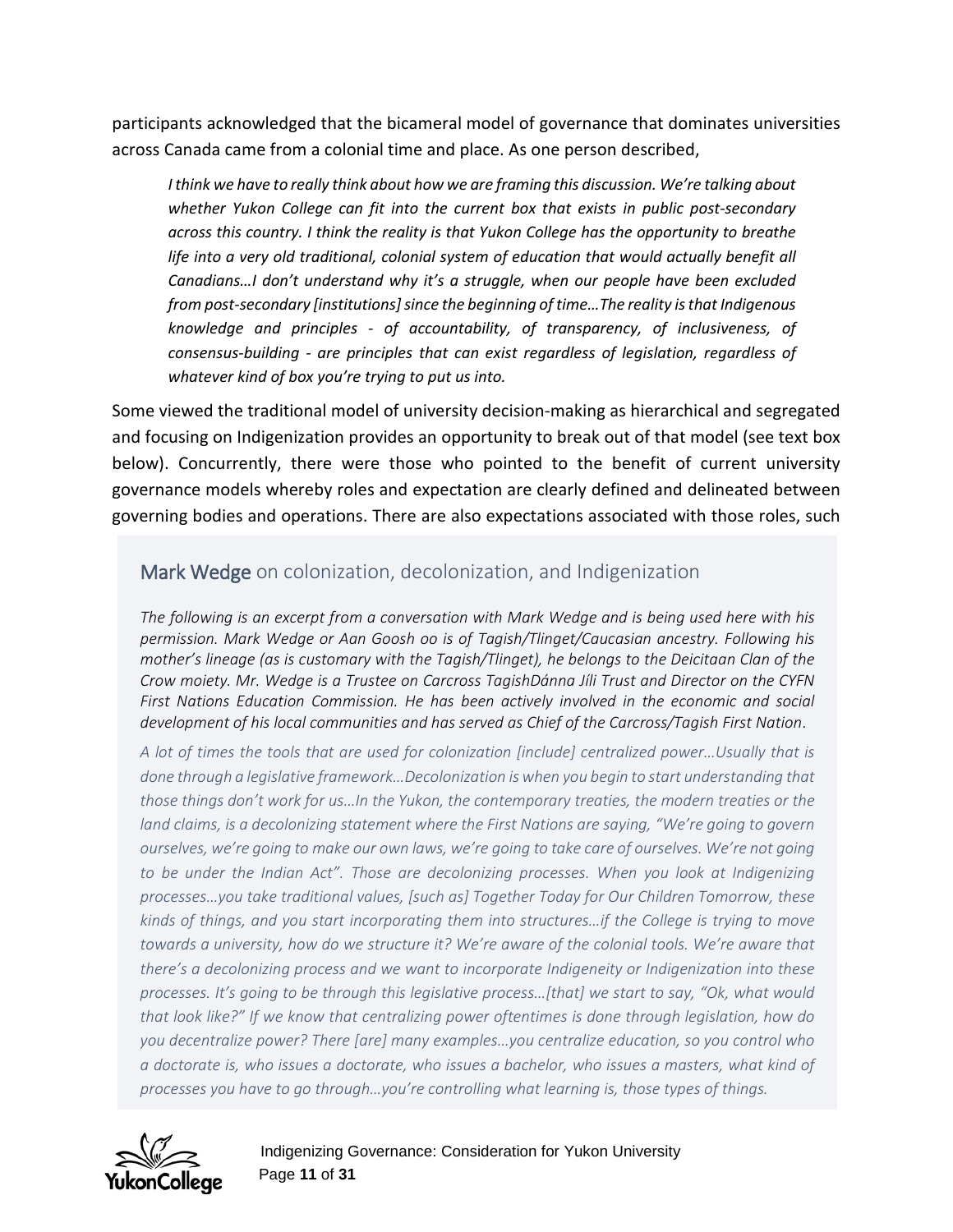as legal requirements and fiduciary obligations. As one participant explained, the principles and practices of good governance that many universities strive for also include respect for diversity of others' views, accountability, transparency, and aiming for consensus in decision-making.

YukonU has an opportunity to challenge the historically colonial roots and power dynamics of the standard university governance model, while also building on what works within that model. This will require consideration and negotiation of the relationship between YukonU and other institutions, academic and non-

"WHEN A LEARNER IS WELL EQUIPPED TO GO OUT IN THE WORLD WITH CREDENTIALS RECOGNIZED BY THEIR PEERS, THAT PERSON THEN HAS THE NECESSARY BACKGROUND TO BEGIN TO CHANGE THE WORLD."

Carol Geddes is a Tlingit board member of Yukon College. She has had a long-standing interest in advancing higher education as it represents the next natural evolution toward true self government.

academic. For example, students need to be able to be able to engage with Indigenous teachings and storytelling while also ensuring that their full academic credentials are recognized in their subsequent career paths. For Carol Geddes, a citizen of Teslin Tlingit Council and board member of Yukon College,

*The greatest service we can provide for students is to create a space where intellectual challenge is tempered with human-centred support. Indigenous students are taught to learn by example, which is true of all students. A rich cultural tradition can provide a referential framework for knowledge while enhancing standards set by mainstream society. When a learner is well equipped to go out in the world with credentials recognized by their peers, that person then has the necessary background to begin to change the world. Therefore, higher education represents a natural extension of a dynamic, ongoing process of developing self-government.*

Participants emphasized that this would be a challenging task, as it ultimately requires striking a balance between Western and non-Western modes of governance, while operating within a Canadian and worldwide approach to defining what is a university. In determining the right balance, a discussion on the ultimate goals of the university will be important, as well as a thoughtful and possibly incremental approach to this balance. One approach discussed by participants was using consensus-based decision-making as a process that could potentially fit within both academic governance and governance in Indigenous communities. Consensus decision-making does not mean that everyone will agree, but that everyone can live with the decision. While consensus may not always be possible, it should be the first option. Consensus

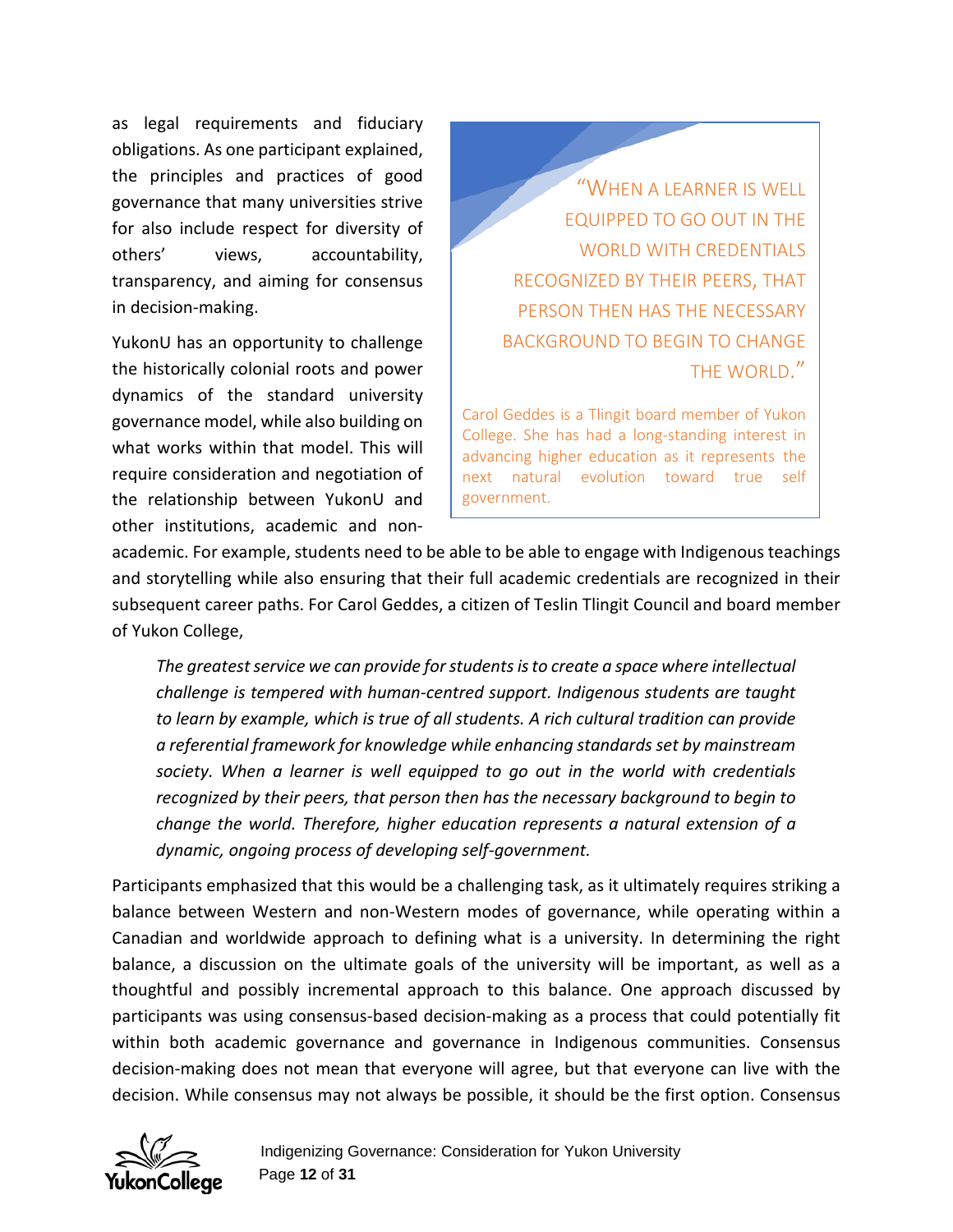should not block or stall decision-making and priority setting, but rather will ensure that everyone looks in a similar direction and sees the same priorities – and while some may prefer a different direction, they agree that they can live with the majority decision. Ultimately, this will align governing bodies to work toward common goals, based on shared understandings and priorities. Allowing the institution to move as a whole stands in contrast to a board and senate that move in different directions or find themselves in points of conflict. To do this well, high level priorities and strategic directions need to be aligned and understood.

The discussion of duality and balance also extended to the context of respecting and appreciating

## Mark Wedge on duality and balance

*The following is an excerpt from a conversation with Mark Wedge and is being used here with his permission.*

*The concept of duality, from a Western concept, is a concept it seems to me of right or wrong, good or bad, night or day. That opposite. Now we do have opposites in traditional structures, but the opposites look different in the sense that you also have a balance. You have Wolf and Crow, male and female; it's not about right or wrong, it's about "this is how I understand it". How do you incorporate some of those things? If the College is going to be a university, how do you incorporate the freedom to think? Now we say it in other institutions, "you have the freedom to think", but we also say, "you can only think inside this box". That has to be part of the legislation, is saying "who controls who gets a degree? Who controls what that degree is?" Shared power structures and duality starts meaning… [that you] base your research around traditional models. The way institutions do it is that they'll give you an academic committee [senate] made up of usually masters or professors. I could never be on the academic committee [senate] because I don't have a degree. Then you start saying no, what we need is people in the community that have knowledge of the community - the community decides if these people have knowledge - that would sit on these academic [senate]… The legislation then begins to start saying "how do we incorporate those things, that kind of thinking? How do the communities take control of their knowledge and the research that they require?" That has to find its way into that legislation.*

both Indigenous and non-Indigenous worldviews and ways of knowing. This was summarized by the phrase "learning to live together going forward". Ensuring such an approach is embedded in the Yukon University Act was identified as an important starting point, as this will anchor decision-making at the university going forward.

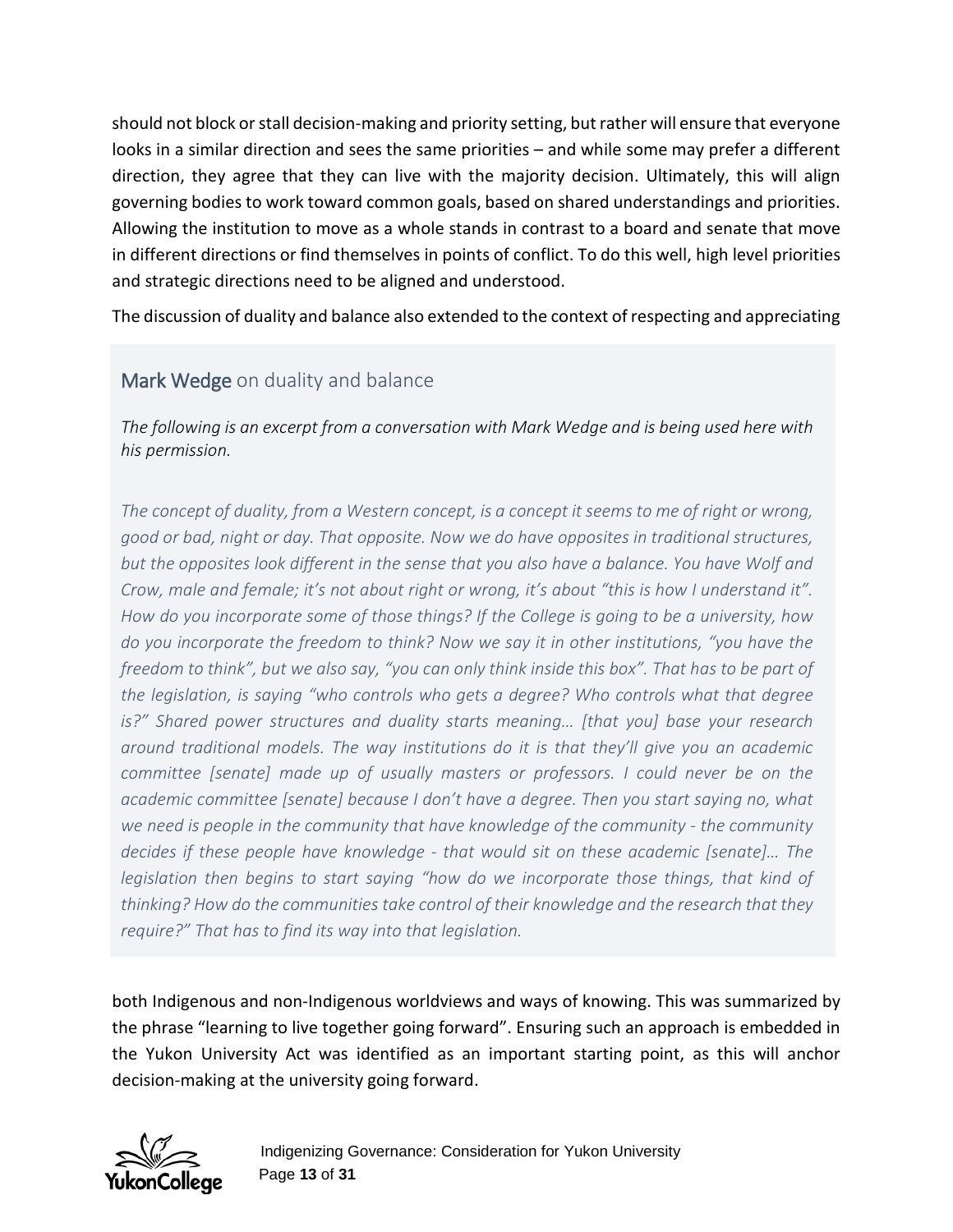#### <span id="page-14-0"></span>*Reconciliation*

Reconciliation was an important principle that participants identified as driving Indigenization of university governance. One participant emphasized the importance of education within broader discussions of reconciliation in Canada: "The country has been struggling with the concept of reconciliation for many years, but it's only recently in the last while that our minds are starting to be open. We have a wonderful opportunity in this country to really stride forward rather than taking small steps, and that's where post-secondary institutions can be breaking the structures and taking these giant strides forward". In other words, YukonU has an opportunity to truly advance the conversation on reconciliation in a significant way, and one way to do that is to truly value Indigenization throughout governance structures and processes. An important part of this conversation was honouring the history of the land. As one participant described, "once you honour the history of the land, you're going to honour the people". However, it also requires learning to live with a bit of discomfort.

#### CHALL FNGF:

## Avoiding a pan-Indigenous approach

*"When I worked in the child welfare system, we were having children exposed to finally going to a sweat lodge and feeling and seeing what that experience is like because the experience is different for each individual. I had children coming back saying 'that Coast Salish sweat was awesome, I can't wait to go again'. I realized at that point, ok the sweat lodge is not Coast Salish. The ceremonial place for ceremonies – the big house, the smoke house, the long house, the potlatch – it's not the lodge. So, we need to give them the foundation to build their perspectives on. And if they want to create that panapproach, that's their choice not ours. We need to lay down the foundation and exercise proper protocols and respect the land that we're standing on and where those teachings come from."*

Participants from Yukon also noted the existing final and self-governing agreements that are in place for 11 Yukon First Nations. All people, Indigenous and non- indigenous, have a role to play in reconciliation and one place for YukonU to start is to explore ways to implement the spirit and intent of those agreements into university activities.

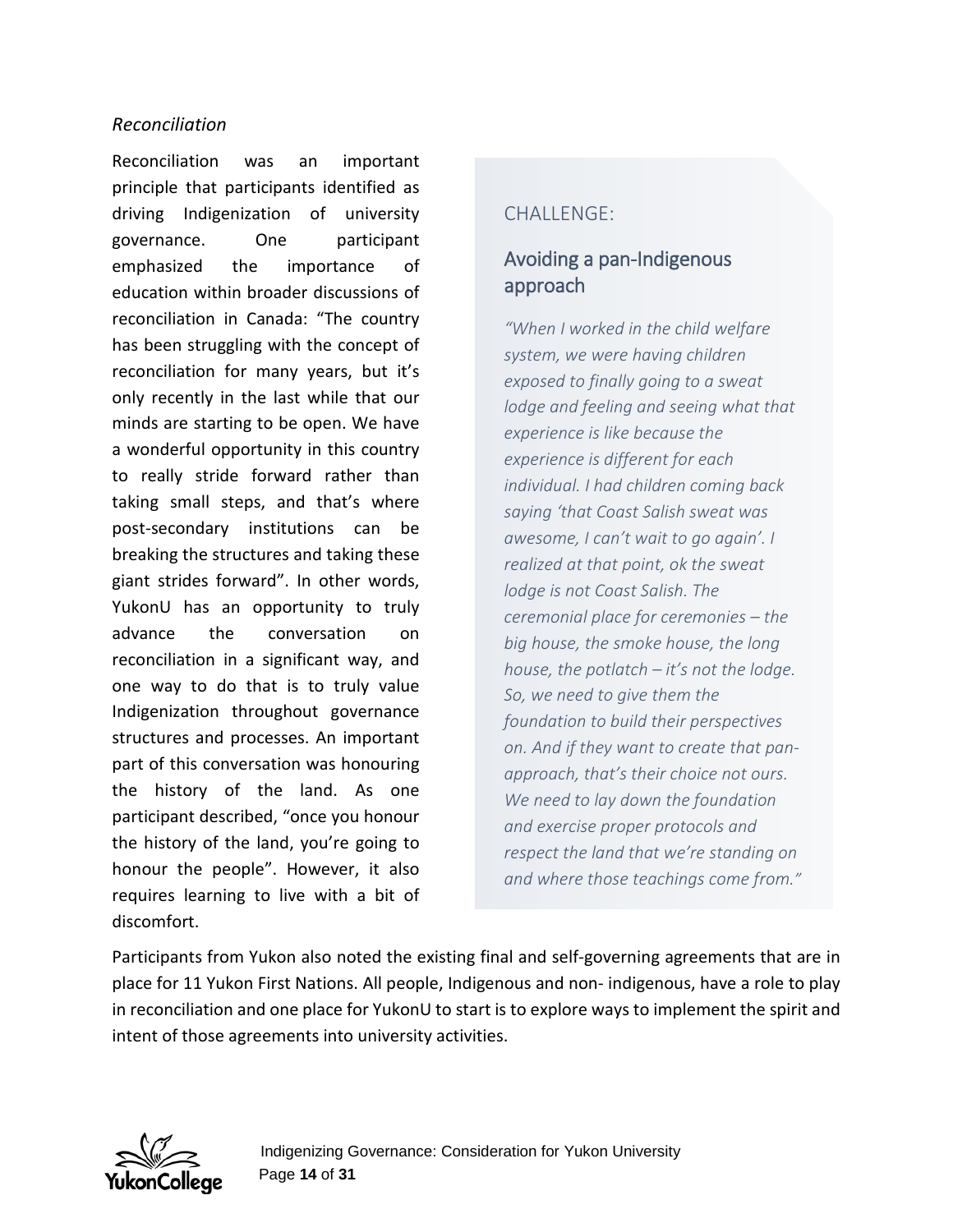#### <span id="page-15-0"></span>*Accountability to Yukon communities*

The need to ensure YukonU is accountable to rural Yukon communities was an important point that was raised throughout the workshop. This idea is discussed in further depth in the next section of this report, but it is nonetheless important to note that accountability was a key principle for Indigenization of YukonU governance.

#### <span id="page-15-1"></span>*Challenges and opportunities*

One challenge participants identified was the need to avoid a pan-Indigenous approach (see sidebar on previous page) when talking about Indigenizing university governance. Participants warned against taking lessons from Yukon College and applying them to an Inuit or Métis or Southern setting, for example. Instead, lessons should be shared and modified as needed, respecting diversity among Indigenous groups. There is an opportunity for YukonU to engage with First Nations in the Yukon and ensure that the process of Indigenization is relevant to the context here.

Another important challenge that was discussed was that there may be those who see reconciliation and Indigenization as a loss of decision-making power for certain groups (the notion that power is finite, and that giving it to one group, means the loss of power for another). Reconciliation requires shifting away from a colonial space where Indigenous people are seen as "less than", yet in trying to shift that space, there may be those who see themselves as losing out. The workshop participants argued there is an opportunity within the transition to YukonU to focus on what is gained through Indigenization and reconciliation, not what is lost.

## <span id="page-15-2"></span>How will it be achieved?

In discussing how Indigenization of YukonU governance will be achieved, two main streams of thought became clear. The first related to autonomy and accountability. The second related to ensuring that behaviours, values and power dynamics within the university reflect the goals of Indigenization through processes, principles, and structures of university governance. Underscoring all of this is the need for ongoing partnership. YukonU cannot do this work alone; dialogue is crucial to this journey. To accomplish this, YukonU will need to continue to work with the President's Advisory Committee on First Nations Initiatives(PACFNI), the fourteen Yukon First Nations communities, Yukon First Nations leadership, First Nations representatives, and many others. These relationships are not set in stone but need to continue to be dynamic, evolving as the institution evolves.

#### <span id="page-15-3"></span>*Autonomy and accountability*

Autonomy and accountability are central to conversations of university governance. The two are inherently linked; to be autonomous from government intervention while still receiving public

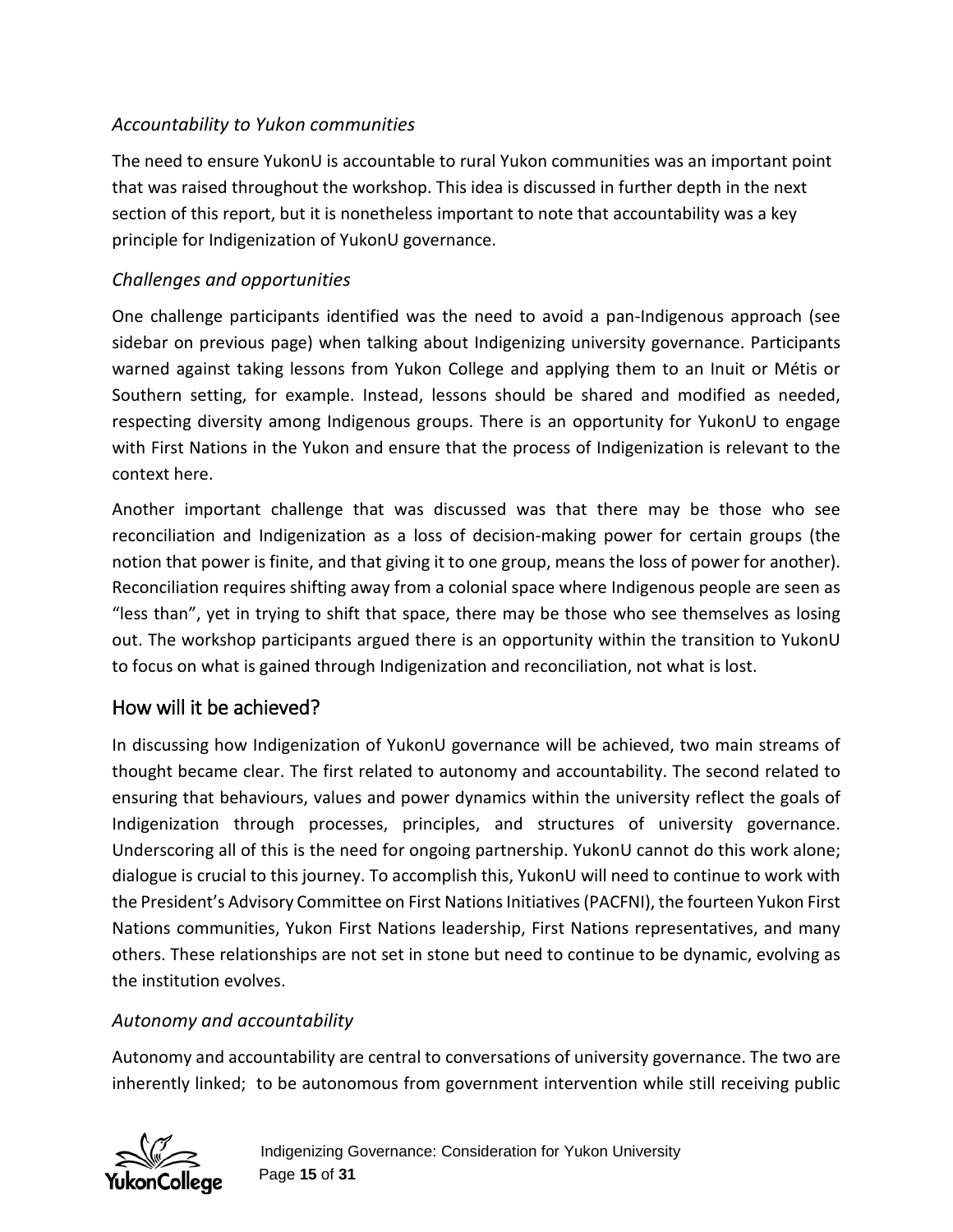funds, universities must also be accountable to the broader public.<sup>[15](#page-16-1)</sup> Universities Canada, a membership organization for Canadian Universities, reflects these values in their membership criteria, which require an independent board of governors that "is committed to public accountability and functions in an open and transparent manner". [16](#page-16-2) Accountability is especially important in building public trust of universities, which in Canada has historically been quite high.<sup>[17](#page-16-3)</sup> However, the balance between autonomy and accountability is not always easy.

Workshop participants raised concerns about governments becoming too directive in their relationship with post-secondary institutions in Canada. Participants noted that in the context of the Yukon, autonomy refers to both territorial and First Nation governments. They emphasized that the YukonU Board of Governors should maintain independence and autonomy, and that this principle should be considered within the legislation that creates YukonU.

At the same time, accountability to communities should also be central to this legislation as the mission of a Yukon university should be to serve its population and to advance knowledge within the region. Participants pointed out that while university legislation in Canada does tend to ensure accountability to provincial and federal governments, it does not typically include accountability to communities. YukonU should specifically ensure accountability to the communities that it serves, communities that are not represented solely by Chief and Councils or territorial or municipal governments.

## <span id="page-16-0"></span>*Changing behaviours, values, and power dynamics to reflect duality, balance and reconciliation*

The question of "why does it matter?" helped participants to articulate the significance of duality and balance, as well as reconciliation, in the context of Indigenizing university governance. In discussing how these goals will be realized, participants talked about the importance of changing the processes (how decision-making unfolds), principles (principles embodied in decisionmaking), and structures (how it is organized and who is at the table) of university governance. The need for change stems from an acknowledgement that current processes, principles, and structures are inadequate to meet the goals of Indigenization. For example, the rules of order that govern university board discussions (typically Robert's Rules of Order or Bourinot's Rules of Order) will need to be re-evaluated according to an Indigenization lens. This will be an important element in terms of deciding how decision making unfolds.

A central inadequacy of university governance that was highlighted by the workshop participants is its treatment of power. They discussed how power is embedded in a university's system of

<span id="page-16-3"></span><span id="page-16-2"></span><span id="page-16-1"></span><sup>&</sup>lt;sup>17</sup> Higher Thinking Strategies, "Autonomy and Accountability."



 $\overline{a}$ <sup>15</sup> Higher Thinking Strategies, "Autonomy and Accountability."

<sup>16</sup> Universities Canada, "Membership Criteria."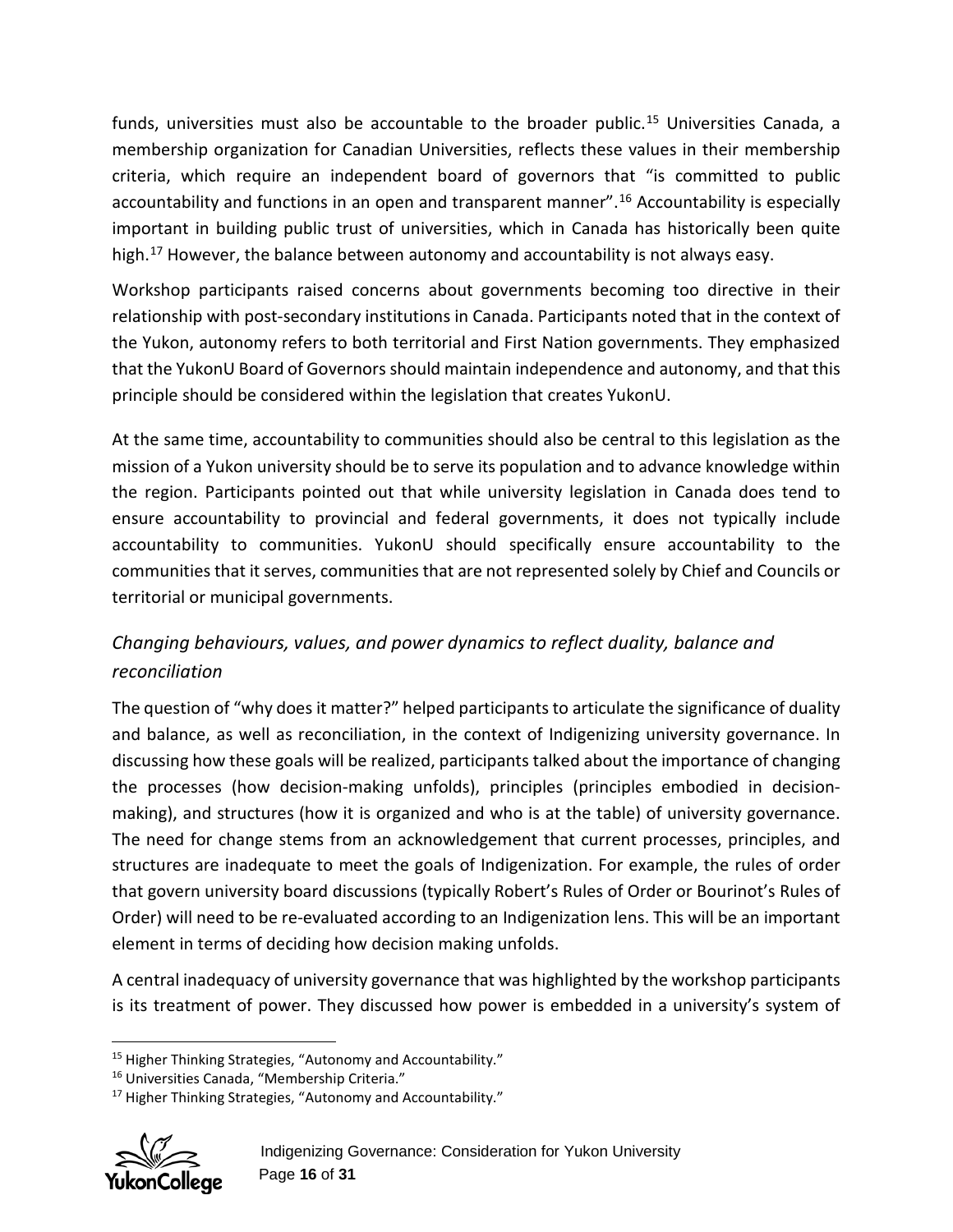governance, and the challenge of "re-educating" this long-standing euro-centric system. However, they also talked about opportunities for changing these systems of power, for example

through infusing policy and procedure with an Indigenous approach, incorporating different conceptions of power within the organization, giving Indigenous people power by having them at the decision-making table, and empowering community and youth to raise their voices. This understanding of power – both as something that needs to be addressed and as an opportunity for change – set the context for how processes, principles, and structures could also change.

Participants discussed a number of ways in which the processes and principles of university governance can shift to reflect duality, balance, and reconciliation. First, they emphasized dialogue over debate, or, as one participant said, "making sure they are being heard". This discussion pointed to the fact that post-secondary institutions often train academics to debate, but in moving towards dialogue, they also need to learn to listen and think beyond their own worldviews and knowledge. Dialogue within YukonU governance processes

#### EXAMPLE:

#### An "ethical space of mutual respect"

Elders Reg Crowshoe and Willie Ermine have discussed the idea of an "ethical space" of engagement between two societies and their knowledge systems. With the creation of distinct and autonomous worldviews, a space between these understandings is opened. When the two views encounter one another, there are hidden interests and assumptions that influence their relationship and must be uncovered.<sup>18</sup> The ethical space framework allows this to happen. It "opens up the possibility for configuring new models of research and knowledge production that is mutually developed through negotiation and respect in cross-

cultural interaction".18

must emphasize curiosity not judgement, aim to build common ground, consensus (as presented above) and be meaningful and respectful. This can be time consuming, but one participant explained, "marriage takes a lot of time".

Second, it is important that YukonU ensure a safe and respectful space for different views to be heard and considered. This means elevating, rather than dismissing, different ways of seeing the world. It is critical that YukonU establish mutual respect as a key principle from the very beginning to establish a solid foundation upon which respectful space can be built. Several examples of

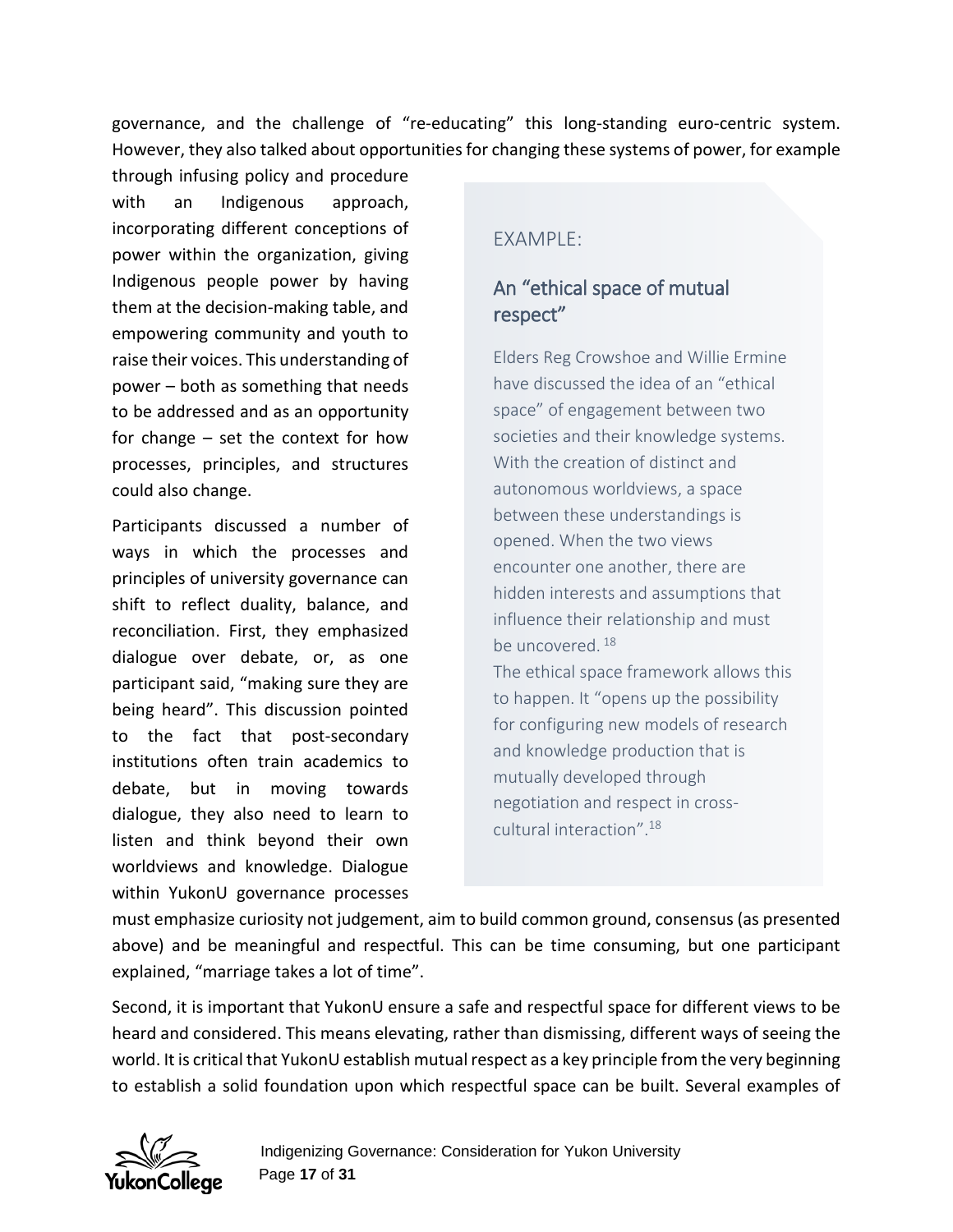systems or ideas that create safe and respectful spaces within institutions were provided, such as the idea of an ethical space (see sidebar) or hallocracy.<sup>[18](#page-18-0)</sup> Such examples may provide learning opportunities for YukonU going forward.

It is also important for YukonU to take a strengths-based approach (focusing on supporting what is going well) rather than a deficit approach (focusing on what is going wrong). YukonU should ensure cultural safety, which includes intellectual, emotional, physical, and spiritual dimensions. Finally, the future university should prioritize creating long-term relationships, rather than engaging through isolated events, and reflect locallyrelevant values.

The structure of university governance is inseparable from the process and principles that contribute to goals of Indigenization. For YukonU, this will mean bringing together academic and Indigenous traditions and protocols. One participant explained that you need to ask "if this is a Western Academic tradition, what would it look like in a First Nations context?". For example, YukonU could consider using talking circles as a dispute resolution mechanism. It could also look to examples elsewhere, such as the University of Calgary's strategic planning process (see sidebar) for what this might look like.<sup>[19](#page-18-1)</sup> It could also use a co-chair model on its board and sub-committees to ensure multiple approaches are guiding the decision-making process.

Changing the structure of university governance to reflect Indigenization also

### EXAMPLE:

## Strategic planning at the University of Calgary

In 2016, the University of Calgary initiated a task force (including a steering committee and working group) to create an Indigenous Strategy Framework. This process was guided by two validation systems: a standard institutional terms of reference framework, and an Indigenous-oriented framework that was developed in consultation with Traditional Knowledge Keepers.19 Both frameworks identified different steps in a four-stage journey. The terms of reference, for example, included steps such as setting goals, information gathering and data collection, data analysis, and strategy writing. The Indigenous framework identified steps such as defining a common purpose, gathering stories, bringing stories home, and empowering the spirit of Indigenization.

These stages were also validated through both the Steering Committee and a ceremony conducted by Traditional Knowledge Keepers.19

<span id="page-18-1"></span><span id="page-18-0"></span><sup>&</sup>lt;sup>19</sup> University of Calgary, "Indigenous Strategy."



 $\overline{a}$ 

 $18$  Ermine, "A Critical Examination of the Ethics in Research Involving Indigenous Peoples," v.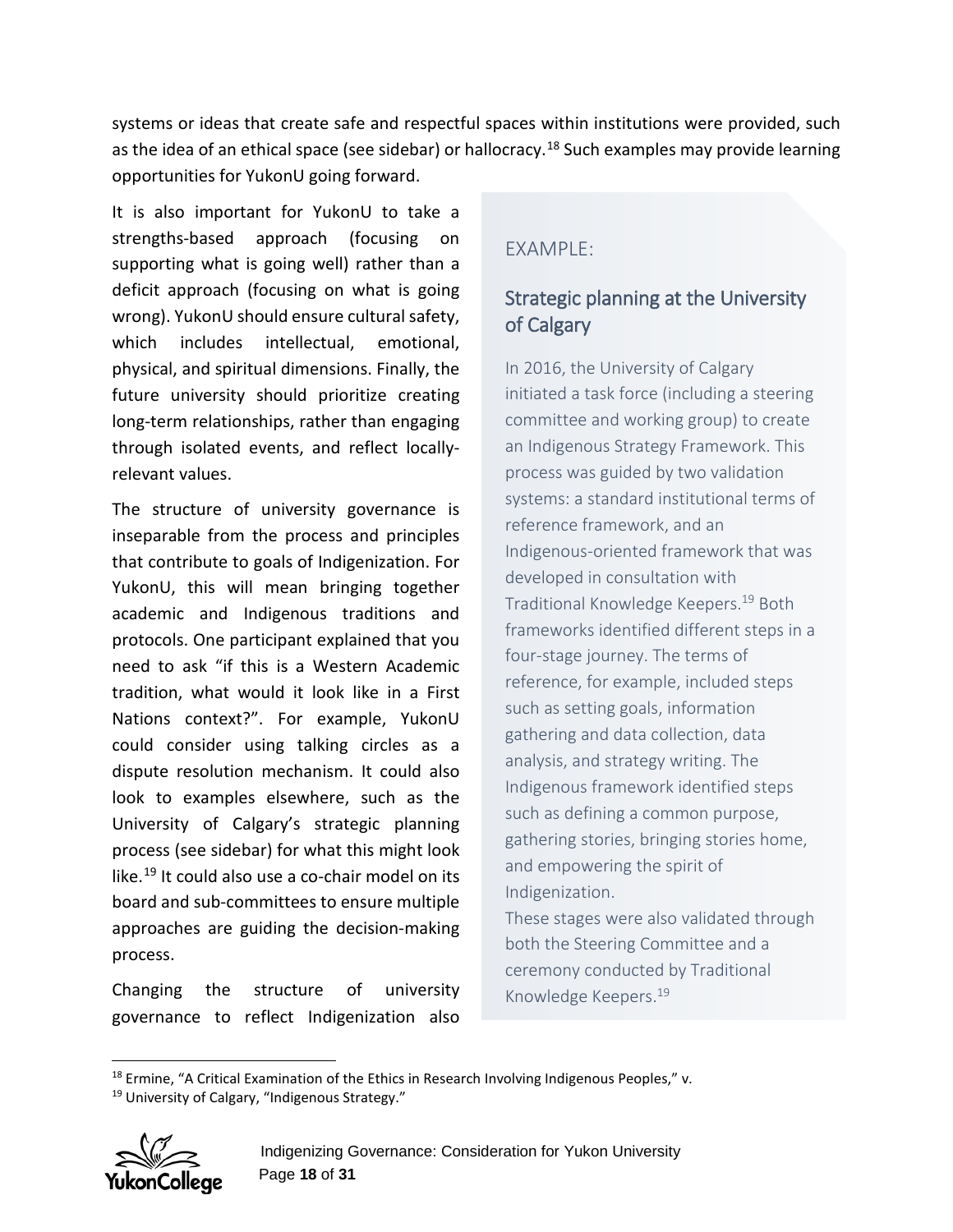means paying attention to representation and ensuring there are a diversity of perspectives and backgrounds involved. In other words, "see who is missing and then make sure they are at the table". This includes making sure those without a formal education are involved. Representation should be based not on a person's title, but on what they can bring to the table. In addition, Indigenous representatives need to be involved not just on advisory bodies, but also on decisionmaking bodies. Such initiatives are already in place in some universities in Canada. For example, Vancouver Island University has created a special faculty designation for Elders, which means Elders can have faculty seats at the senate table. In the Yukon, First Nations fought for guaranteed representation to be included in the Yukon Final Agreements. For example, the UFA states that "the parties to the Umbrella Final Agreement may negotiate guaranteed representation for Yukon First Nations on government commissions, councils, boards and committees in the Yukon established to deal with the following matters: education; health and social services; justice and law enforcement; and other matters as may be agreed."<sup>[20](#page-19-1)</sup> In other words, guaranteed representation for Yukon First Nations within university governance is necessary not only out of

principle, but because it is enshrined in the governance framework of the territory.

#### <span id="page-19-0"></span>*Challenges and opportunities*

There are several challenges and opportunities that arise when answering the question "how will it be achieved?". Changing governance structures to ensure representation – for example, by guaranteeing seats to a certain number of Indigenous representatives – also raises issues of tokenism. Such issues underscore the importance of ensuring that the goals of Indigenization are not met through structure alone; they

"CONSIDERING HOW YUKONU WILL PURSUE INDIGENIZATION OF GOVERNANCE IS A QUESTION THAT RAISES A LOT OF COMPLEX ANSWERS, AND PARTICIPANTS EMPHASIZED THAT IT IS IMPORTANT TO SEE THIS AS A JOURNEY RATHER THAN AN ENDPOINT."

require changing values and behaviours as well  $-$  for example, by engaging in meaningful dialogue. Another issue that was raised during the workshop was simply that the population in the Yukon is small, which limits the number of people available to participate on boards and subcommittees and over-burdens the people who are available.

<span id="page-19-1"></span> $\overline{a}$ <sup>20</sup> Council for Yukon Indians, *Umbrella Final Agreement between the Government of Canada, the Council for Yukon Indians, and the Government of the Yukon*, 262.

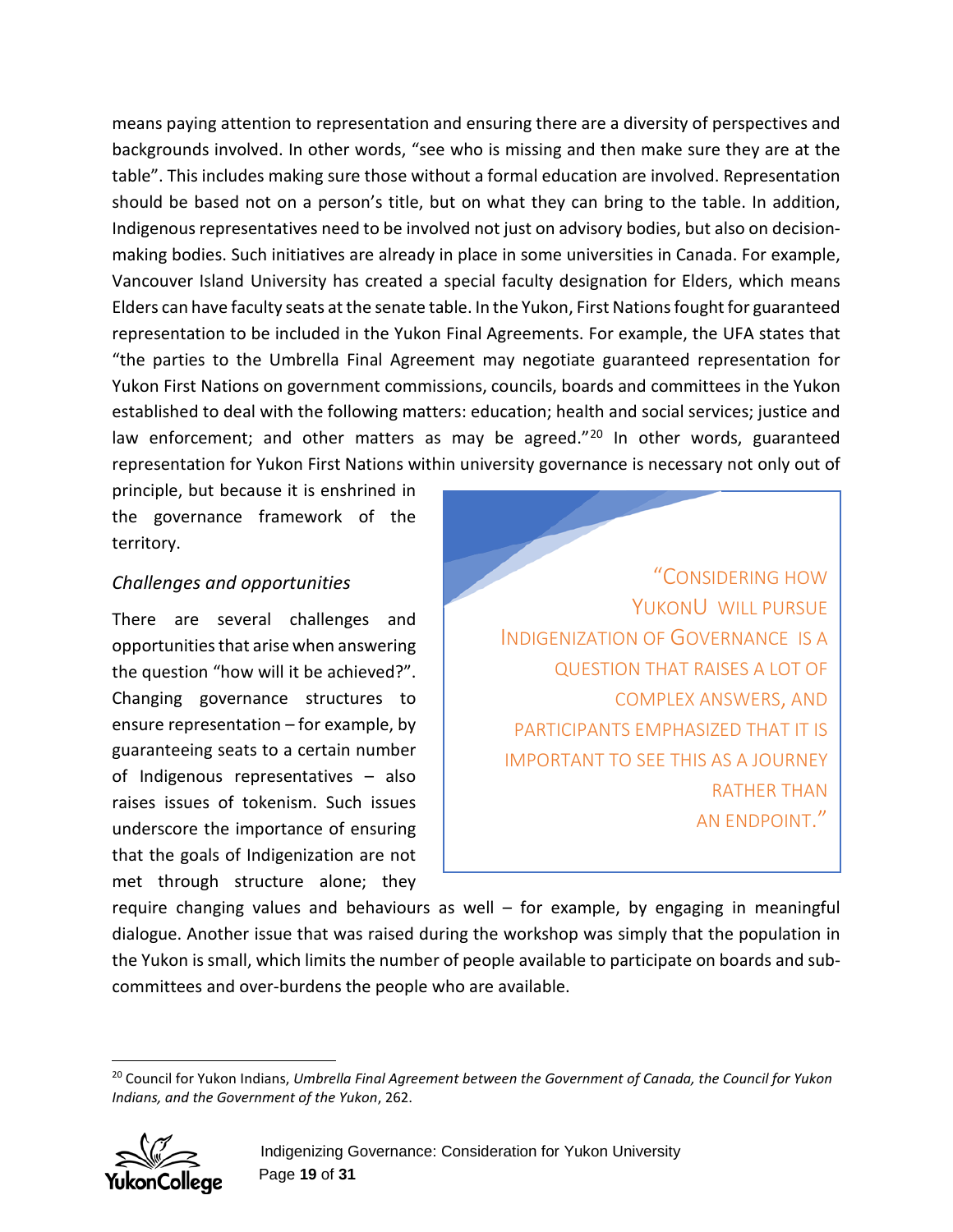Another challenge within this process is managing expectations. Considering how YukonU will pursue Indigenization of governance is a question that raises a lot of complex answers, and participants emphasized that it is important to see this as a journey rather than an endpoint. Time and thoughtfulness are key, as well as flexibility and the ability to adapt as the journey unfolds. Along the way, it will be critical to showcase the strengths that already exist at Yukon College and celebrate successes to build support internally and externally. Setting high expectations is important ("it's still good to dream"), but if these expectations are not met, the result is not necessarily a failure. While the creation of YukonU will be an important milestone, conversations about Indigenization and governance will have to continue. The workshop participants were hopeful that the creation of YukonU would in turn spark these conversations across the country.

The question of how YukonU will continue to be relevant to Yukon communities was also raised. For example, there may be tensions between the role of YukonU as a critical voice and its role as an advocate for community values and needs. Workshop participants saw this as an opportunity to establish YukonU as both.

## <span id="page-20-0"></span>What will it look like?

The third and final category that was discussed at the workshop was, "what will it look like to Indigenize university governance?" Within this category, participants identified concrete actions that Yukon College/University could consider through the process of Indigenizing university governance. In several cases, these steps are already being taken at Yukon College. The following table is by no means a complete list but is a starting point for thinking about what this looks like in action.

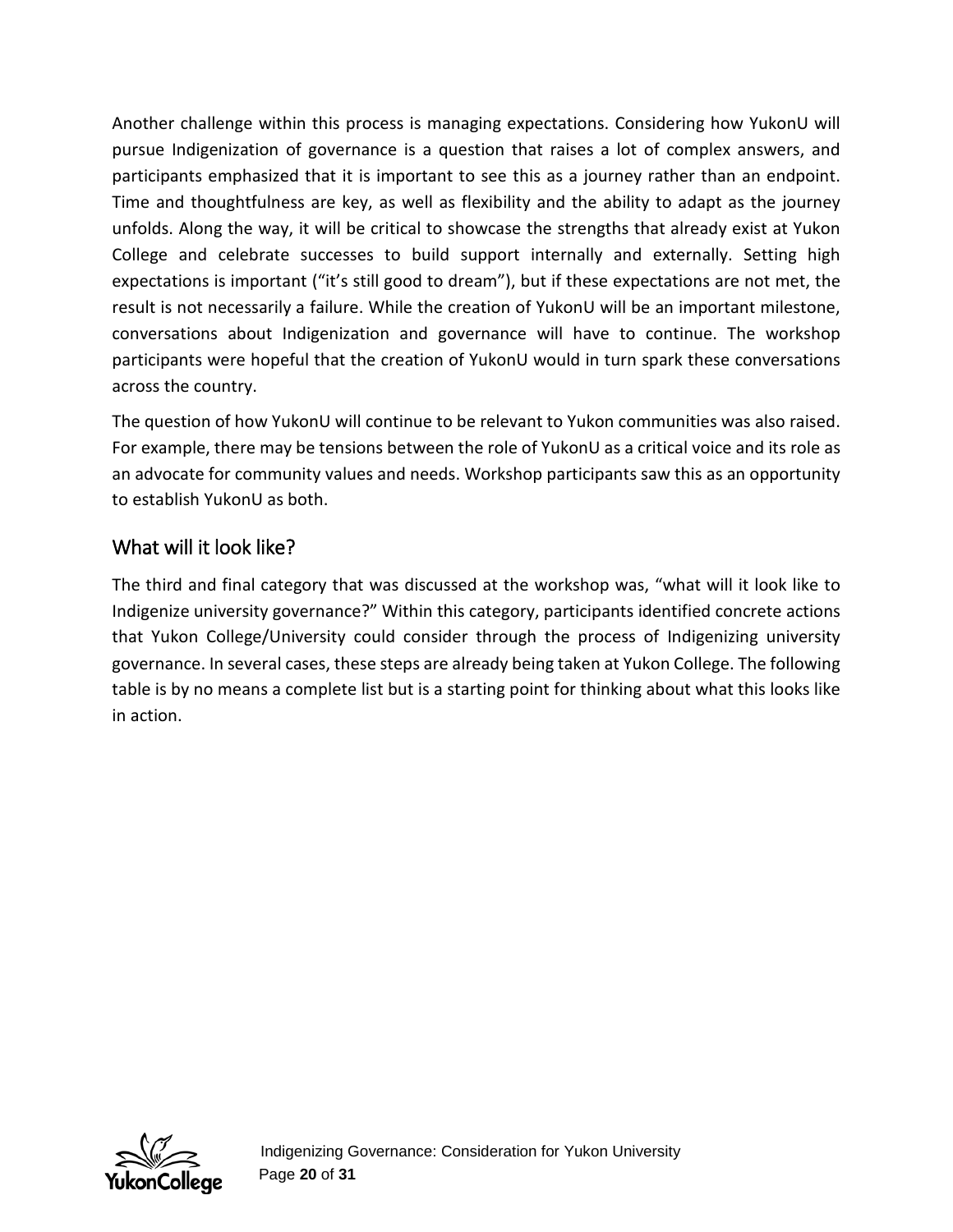| <b>ACTIONS</b>                                                                                                                                          | <b>EXAMPLES</b>                                                                                                                                                                                                                                                                                                                                                                                                                                                                                                                                                                                               | STEPS BEING TAKEN AT YUKON COLLEGE                                                                                                                                                                                                                                                                                                                                                                                                                                                                                                                                                                                      |
|---------------------------------------------------------------------------------------------------------------------------------------------------------|---------------------------------------------------------------------------------------------------------------------------------------------------------------------------------------------------------------------------------------------------------------------------------------------------------------------------------------------------------------------------------------------------------------------------------------------------------------------------------------------------------------------------------------------------------------------------------------------------------------|-------------------------------------------------------------------------------------------------------------------------------------------------------------------------------------------------------------------------------------------------------------------------------------------------------------------------------------------------------------------------------------------------------------------------------------------------------------------------------------------------------------------------------------------------------------------------------------------------------------------------|
| Explore different models<br>for decision-making                                                                                                         | Consensus-based decision making. For example, the<br>$\bullet$<br>Government of Northwest Territories governs under a<br>consensus-based model<br>Decentralize committees to inform decision-making: not all<br>decisions need to be made directly by the board or senate.<br>For example, the board or senate could create side tables or<br>subcommittees for key issues, though the board will retain<br>fiduciary responsibility for decisions.                                                                                                                                                           |                                                                                                                                                                                                                                                                                                                                                                                                                                                                                                                                                                                                                         |
| Develop and provide<br>training and education<br>to ensure success and<br>skill development for<br>board and members,<br>faculty, staff and<br>students | Include and explain academic and Indigenous terminology<br>$\bullet$<br>Provide workshops and orientations about the structure of<br>$\bullet$<br>committees, senate, board, academic council etc. and<br>outline their roles and responsibilities and how each relates<br>to each other<br>Explain who has authority in what contexts: often within<br>$\bullet$<br>new institutions, faculty don't have an understanding of the<br>decision-making power that they have<br>Training on Yukon First Nation history and worldviews: for<br>example, conducting Blanket exercises<br>Unconscious bias training | Yukon First Nations $101 - a$ 1-day course<br>intended for anyone interested in learning<br>about Yukon First Nations and Self-<br>Government that develops a broader<br>understanding and appreciation for key<br>moments in Yukon First Nations distant and<br>recent past.<br>Full-day workshop with Board of Governors on<br>$\bullet$<br>the spirit and intent of the Yukon Final<br>Agreements with the goal of developing<br>Indigenization principals that reflect the spirit<br>and intent of the Final Agreements that the<br>Board can apply to their governance<br>practices/processes and decision-making. |
| Review existing hiring,<br>tenure, and promotion<br>processes, and human<br>resources more broadly                                                      | What does Yukon College/University look for in a candidate?<br>$\bullet$<br>Include recommendations from the communities                                                                                                                                                                                                                                                                                                                                                                                                                                                                                      | Elder equity pay                                                                                                                                                                                                                                                                                                                                                                                                                                                                                                                                                                                                        |

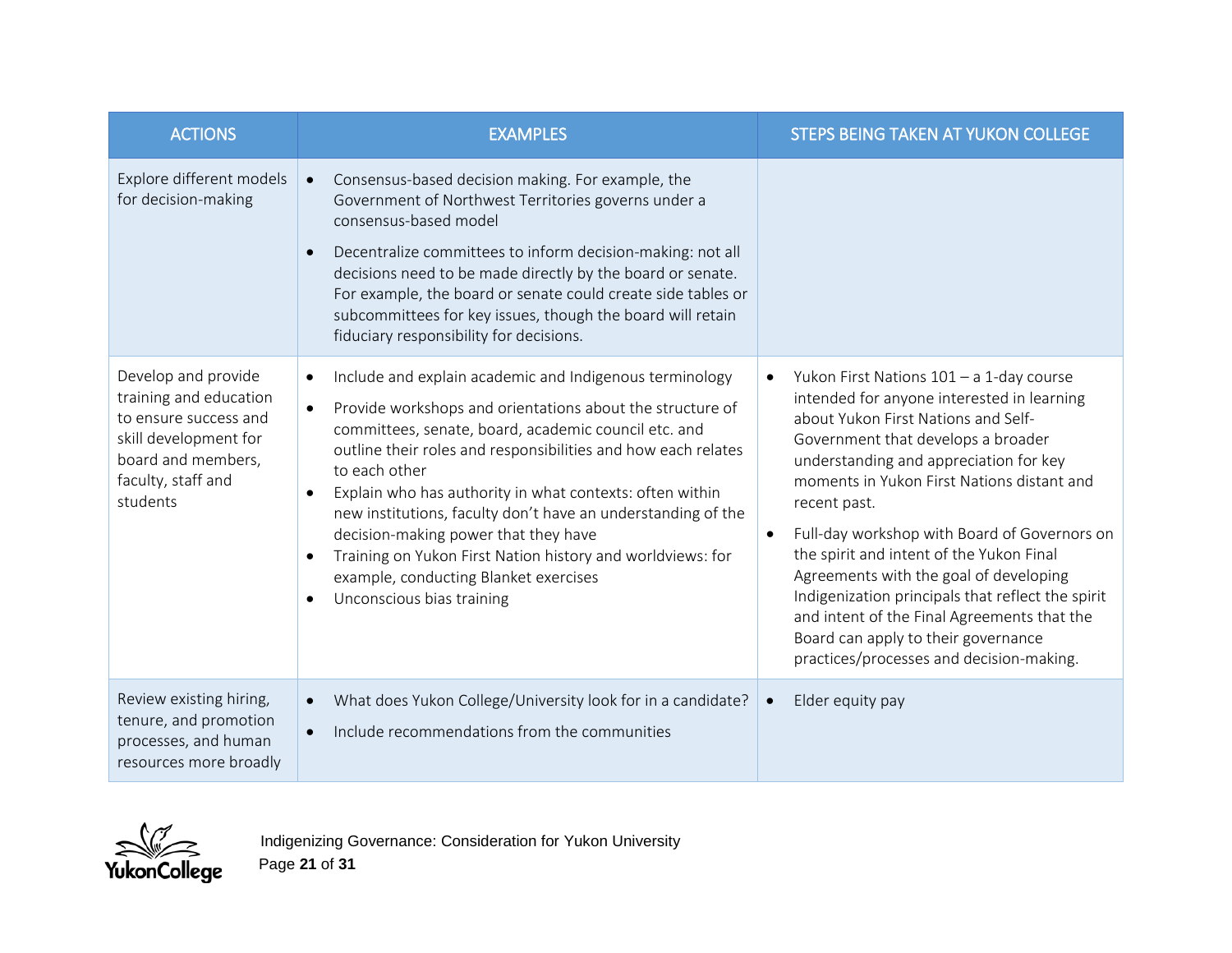| Using values and<br>practices relevant to the<br>traditional territory you<br>are in | Include Indigenous and non-Indigenous spaces and<br>$\bullet$<br>ceremonial practices, for example ensuring board and<br>senate meeting rooms are Indigenized, including opening<br>and closing prayers at board meetings, hosting meetings on<br>the land, etc.<br>Use local metaphors<br>$\bullet$<br>Avoid the pan-Indigenous approach<br>Respect Traditional Knowledge | Yukon College currently has several<br>established positions for Elders on campus<br>Prayer policy establishes that any opening<br>address that an Elder provides will be<br>accepted in order to be respectful of the fact<br>that we are in their traditional territory and<br>need to incorporate their values and<br>worldviews<br>Ongoing rotation for Indigenous and non-<br>Indigenous chancellors<br>Yukon College currently has three dedicated<br>seats for First Nation representatives on its<br><b>Board of Governors</b><br>Establishment and on-going commitment to<br>the President's Advisory Committee on First<br>Nations Initiatives (PACFNI)<br>PACFNI will provide strategic direction to<br>Yukon College, specifically the Board of<br>Governors' and the Senior Management<br>Team. This high-profile committee will<br>play an important role by assisting Yukon<br>College in its goal to increase the<br>effectiveness of programs and services<br>offered, with the ultimate goal being the<br>success of all Yukon College students. |
|--------------------------------------------------------------------------------------|----------------------------------------------------------------------------------------------------------------------------------------------------------------------------------------------------------------------------------------------------------------------------------------------------------------------------------------------------------------------------|--------------------------------------------------------------------------------------------------------------------------------------------------------------------------------------------------------------------------------------------------------------------------------------------------------------------------------------------------------------------------------------------------------------------------------------------------------------------------------------------------------------------------------------------------------------------------------------------------------------------------------------------------------------------------------------------------------------------------------------------------------------------------------------------------------------------------------------------------------------------------------------------------------------------------------------------------------------------------------------------------------------------------------------------------------------------|
| Draw on existing land<br>claims agreements and<br>boards for examples of             | The Yukon has modern treaties and self-government<br>$\bullet$<br>agreements, which include the right to govern-one of the<br>things that Yukon First Nation leadership is promoting is                                                                                                                                                                                    | Board of Governors spirit and intent workshop<br>(see above)                                                                                                                                                                                                                                                                                                                                                                                                                                                                                                                                                                                                                                                                                                                                                                                                                                                                                                                                                                                                       |

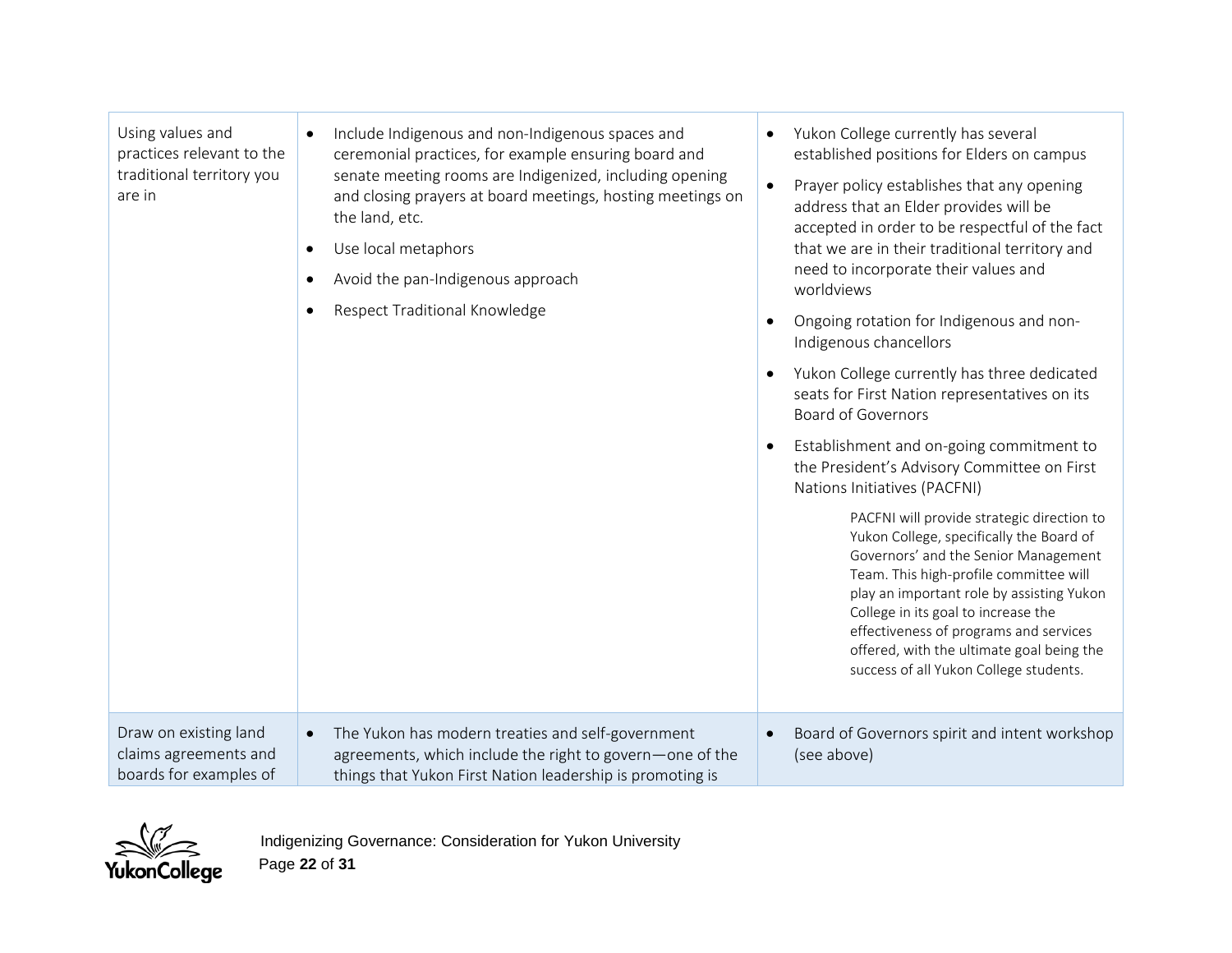| relationships, structures<br>and language       | that this is an opportunity to look at how YukonU legislation<br>can fit within both worlds<br>Review the teachings from the agreements, and apply spirit<br>and intent of those agreement to governance principals and<br>operations |                                                                                                                                                                                                                                                                                                                                                                                         |
|-------------------------------------------------|---------------------------------------------------------------------------------------------------------------------------------------------------------------------------------------------------------------------------------------|-----------------------------------------------------------------------------------------------------------------------------------------------------------------------------------------------------------------------------------------------------------------------------------------------------------------------------------------------------------------------------------------|
| Prioritize engagement<br>with rural communities | Maintain relationships with community campuses<br>$\bullet$<br>Engage rural Yukon communities in the foundation of board<br>governance<br>Report annually to Yukon First Nation leadership                                            | Establishment and on-going commitment to<br><b>PACFNI</b><br>On-going presentations/meetings with First<br>$\bullet$<br>Nation Leadership from Senior College<br>Officials                                                                                                                                                                                                              |
| Diversify representation                        | Avoid tokenism by ensuring that there is more than one<br>Indigenous seat on the board and senate<br>Ensure there is a role for Elders<br>Ensure communities are represented                                                          | Yukon College currently has three dedicated<br>seats for First Nation representatives and<br>three dedicated seats for community<br>representatives on its Board of Governors<br>Two First Nation positions on Senior Executive<br>Council<br>Academic Council is exploring questions of<br>representation and how Indigenization will be<br>included in the new university legislation |

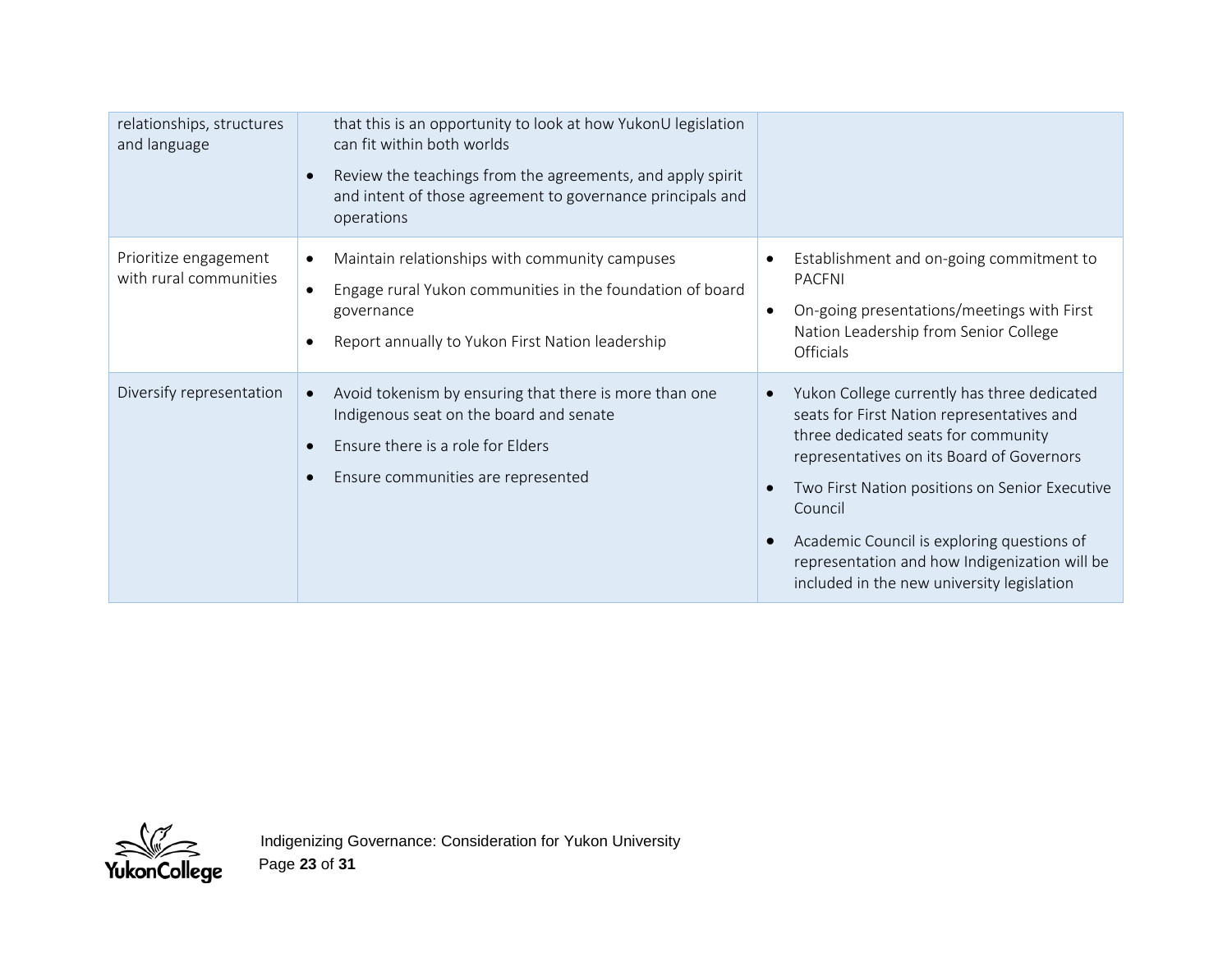Participants also indicated some of the broader outcomes that YukonU may achieve in implementing these actions. Indeed, several of the actions Yukon College is already taking are intended to move towards these outcomes.

| <b>OUTCOMES</b>                                            |
|------------------------------------------------------------|
| Home grown solutions                                       |
| True partnerships, not just consultation                   |
| Multiple knowledges woven together                         |
| Capacity for institutional success                         |
| Yukon rural communities see themselves in the institutions |
| Transparency                                               |
| Accountability and autonomy                                |

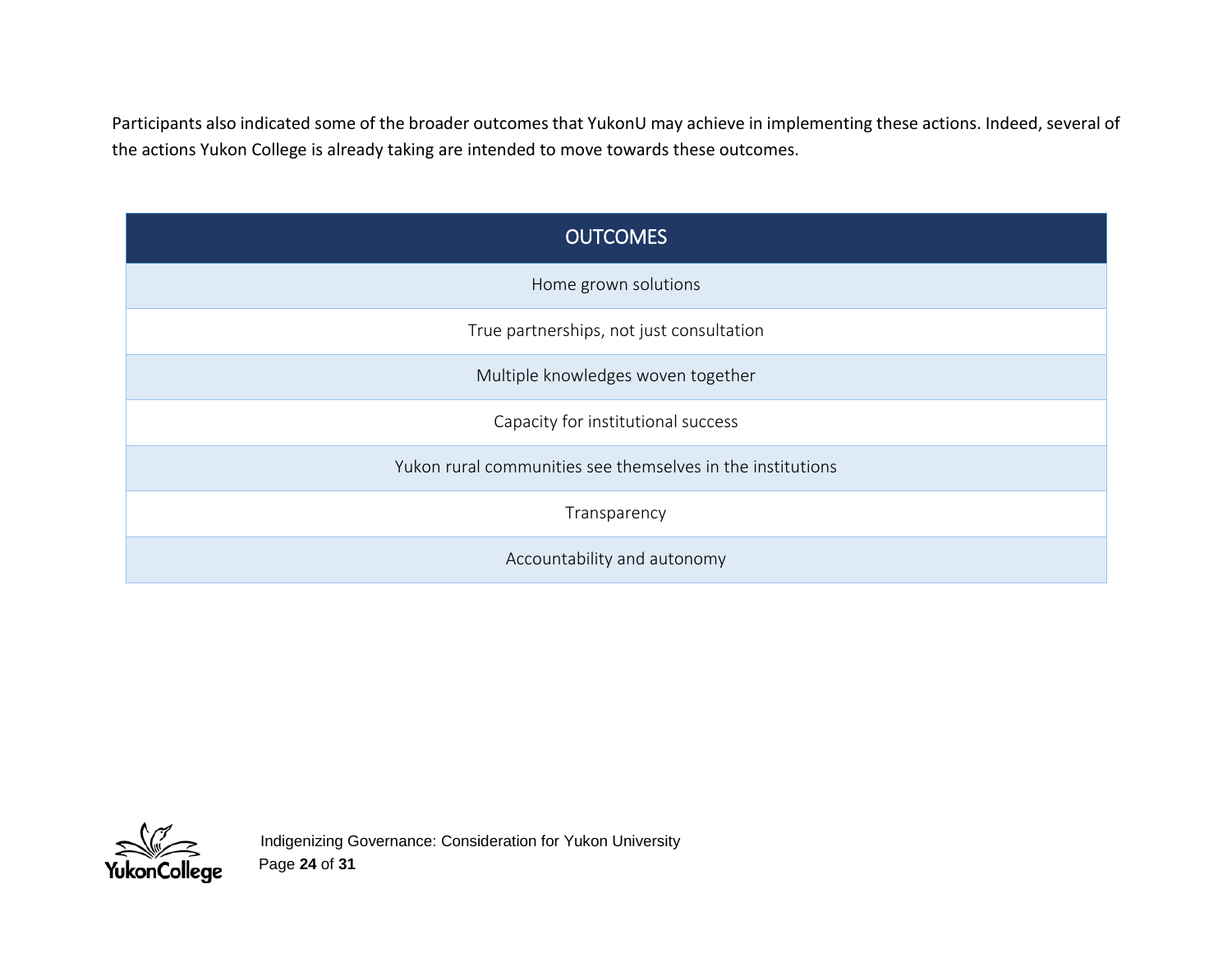# <span id="page-25-0"></span>Implications for YukonU and Next Steps

The workshop in Whitehorse was an important starting point for the conversation around Indigenizing university governance and will set up a road map for this journey. However, participants emphasized that this journey may look different at different institutions.

In the workshop, participants pointed to *why* Indigenizing university governance is important; it necessitates duality and balance between breaking out of a traditional university governance model while at the same time respecting what works well within that world. It is an opportunity to advance the conversation on reconciliation and maintain accountability to Yukon communities. Participants also discussed *how* Indigenization of university governance can take place, pointing to the need for autonomy and accountability, as well as changing the processes, principles, and structures of university governance. There were several concrete examples of *what* this might look like in practice, such as drawing upon values and practices that are relevant to the traditional territory you are in.

In summary, the workshop identified why Indigenizing university governance is important, areas within university governance where change might take place, and some of the actions needed to realize that vision. However, it also became clear that tangible actions must be linked to broader principles, and the core principles that are at the heart of Indigenizing university governance still have yet to be identified. While the participants discussed principles of *why* Indigenizing university governance was important, it is ultimately up to YukonU to define the core principles of an Indigenized bicameral system. This emphasizes a point made at the outset of this report; working through the "why, how, and what" of Indigenizing university governance is a process, not an end point. Arriving at tangible actions brings us back to the beginning: what are the core principles that underscore these actions? This is perhaps the most significant next step – or rather, leap - for Yukon College to take in the transition to a university governance system.

The actions that have been identified offer a useful starting point for thinking about what the principles of an Indigenized bicameral system might look like. For example, the idea of utilizing a co-chair model to ensure appropriate representation (of both Indigenous and non-Indigenous committee members) is tied to the principle of equality and ensuring everyone's voice counts. The inclusion of opening and closing prayers at meetings is indicative of the broader understanding that ceremony is important. The importance of partnerships in which decisions are made together is a tangible action that stems from the principle of meeting the spirit and intent of the final agreements. Consensus-based decision-making emphasizes the collective rather than the individual. These principles are intentionally broad. While not everyone will agree on specific principles (e.g., which ceremony from which First Nation should be used in a graduation ceremony), the broader understanding that ceremony is important is an opportunity

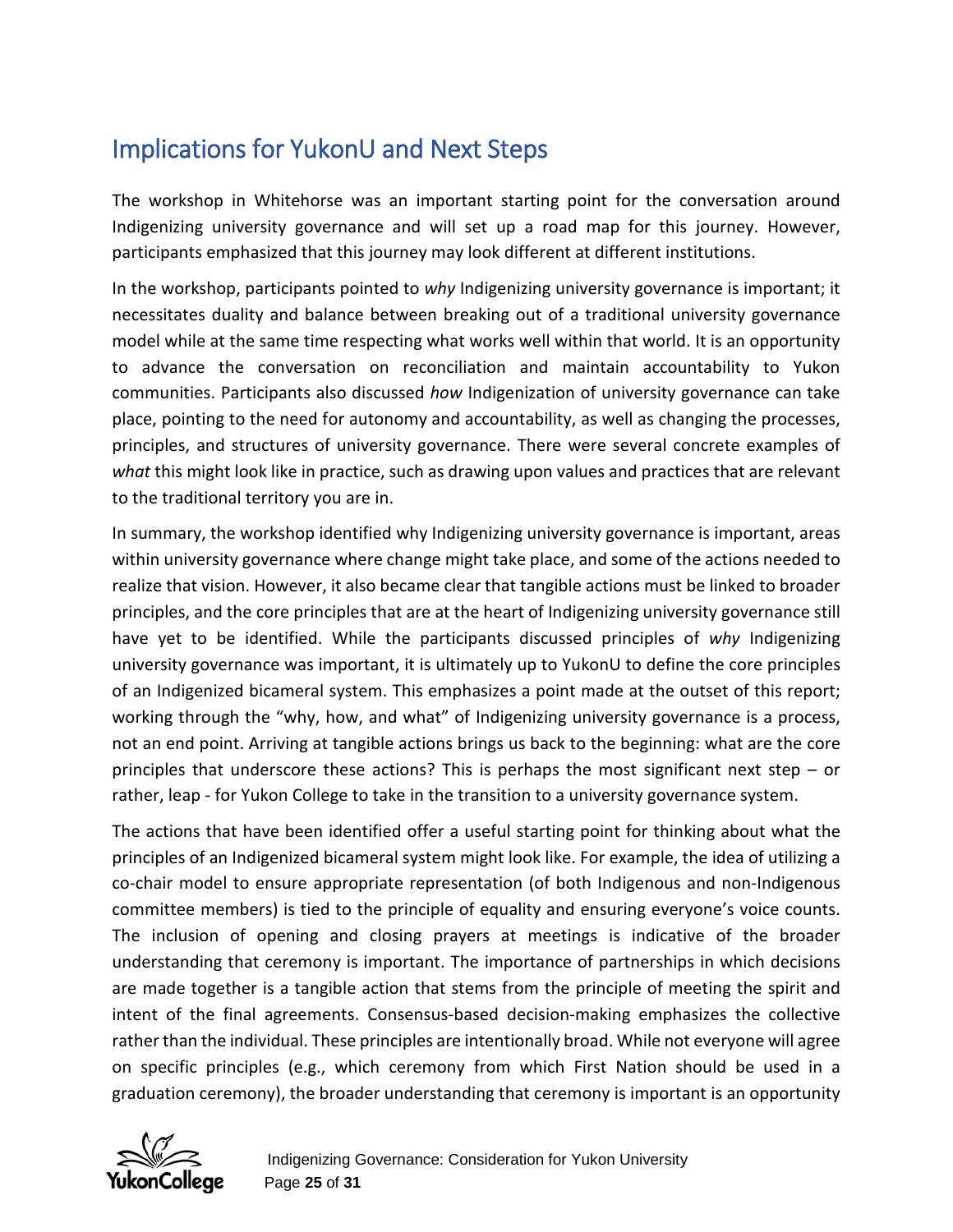to build common ground. Identifying areas of common ground will therefore be an important process in building YukonU's governance system. There have already been ways in which this has

been exemplified at Yukon College. The brand new, made in the North Bachelor of Arts in Indigenous Governance program was developed in full partnership with all fourteen Yukon First Nation governments. This partnership was integral to the whole process, including identifying program and learning outcomes, delivery model and course content, and much more.

Several of the challenges (and their related opportunities) associated with the *why* and *how* of Indigenizing university governance have already been identified, such as tokenism and avoiding a pan-Indigenous approach. The challenges of identifying principles of an Indigenized university governance model are similarly significant, but also present an opportunity to lead the way in having difficult conversations that require creative solutions. The best example of this tension between challenge and opportunity is the issue of academic freedom. "Academic Freedom is the freedom to teach and conduct research in an academic environment. Academic freedom is fundamental to the mandate of universities to pursue truth, educate students and disseminate knowledge and understanding."[21](#page-26-0) For universities to fulfill their role of pursuing and communicating truth, faculty must be provided with the freedom to tackle controversial subjects. In doing so, universities also have the

#### $FXAMPIF$

## Academic freedom and the story of Crow

For many years, a course at Yukon College taught the history of one region in the Yukon by beginning with the Ice Age. However, it excluded Yukon First Nation perspectives on how that region came to be. When this was pointed out, the course content was changed to present both the Ice Age, as well as a Yukon First Nations' version of history, including the story of Crow. For some instructors, this was not an issue. However, several instructors have since refused to teach the story of Crow, arguing that they have the academic freedom to teach the truth, as supported by the available facts and evidence. They do not see the story of Crow as supported by evidence. The argument here is that if they taught history as the story of Crow, what is to stop others from teaching a creationist version of history? These tensions demonstrate the challenging question of academic freedom that YukonU will have to address: How does an institution both protect academic freedom and create boundaries around how truth and evidence are understood when the knowledge systems that are involved have different interpretations of these concepts?

<span id="page-26-0"></span><sup>&</sup>lt;sup>21</sup> Universities Canada, "Statement on Academic Freedom."



 $\overline{a}$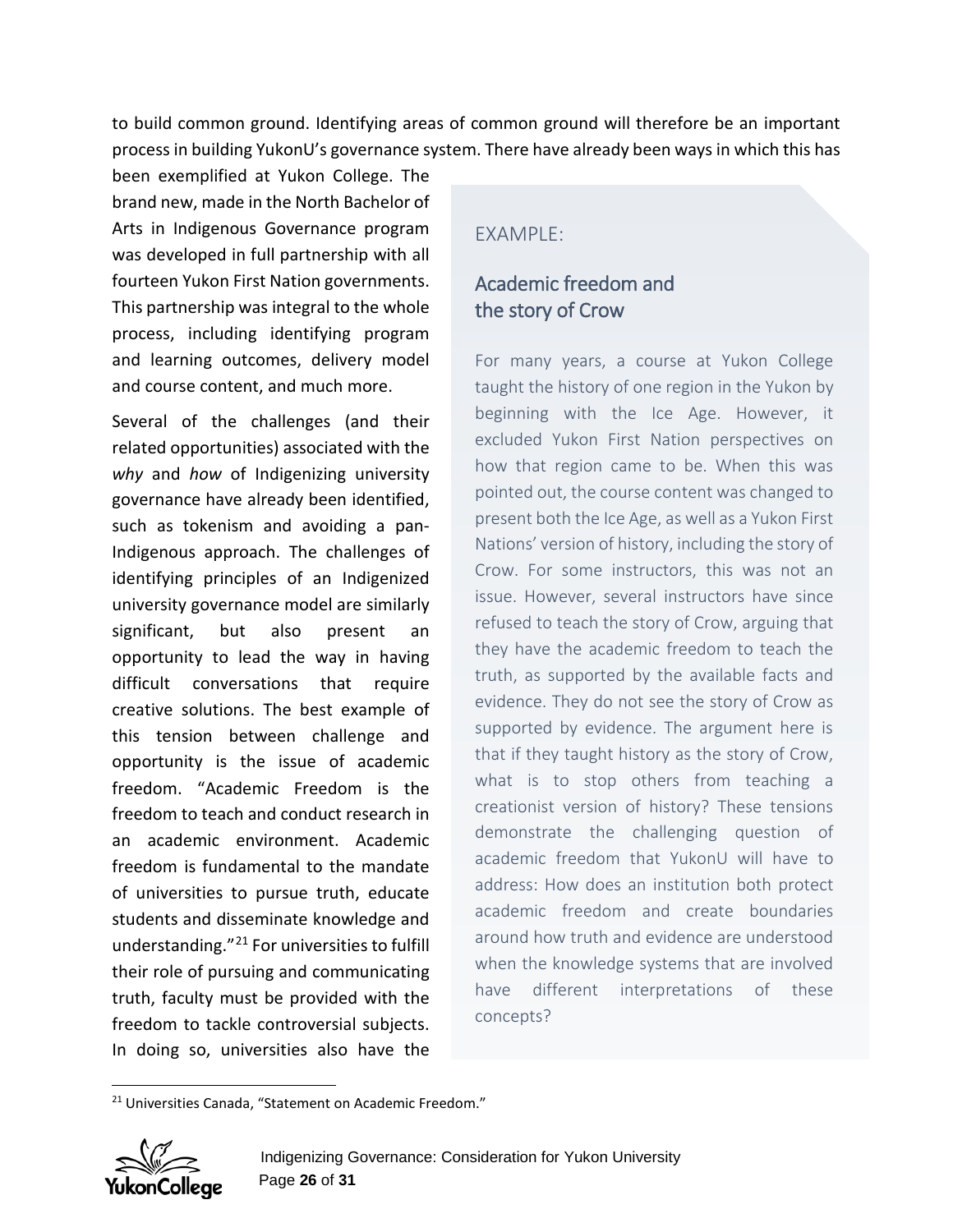responsibility to ensure that its faculty members are expressing views based on solid research, data, and evidence.<sup>22</sup> Within a bicameral system, it is the role of the board to protect academic freedom and it is the role of the senate to ensure the conditions are right for individuals to pursue truth and for students to learn.

In considering an Indigenized bicameral system, the issue of academic freedom raises challenging questions of how "evidence" and "proof" are understood. This is demonstrated by the sidebar on the previous page. Within a traditional university setting, the concepts of evidence and proof are interpreted through Western academic standards such as rigorous scientific methods. Such standards are not easily applied to Indigenous knowledge or traditional stories, nor should they be. As Carol Geddes describes, "traditional stories are much more than entertaining tales but are clear guides for living through the use of metaphor". Julie Cruikshank wrote extensively on the role of stories and metaphors in her work as an anthropologist in the Yukon. She describes,

*Senior Yukon First Nation women - Mrs. Angela Sidney, Mrs. Kitty Smith, and Mrs. Annie Ned - chose to record stories in the 1970s and early 1980s that they considered essential to charting a good life. With a clear and steady purpose, each explained that when a young person came to consult her in times of difficulty, she would think back and recall a traditional story that had helped her through a similar life situation. Such stories, they insisted, are 'good to think with'. Their work had a clear and steady purpose, and it would please each of them to know that their guidance continues.[23](#page-27-1)*

The implications of these tensions between academic freedom and Indigenization are twofold for YukonU. First, the institution will have to address its understanding of academic freedom in the context of Indigenization at an early stage. Second, and perhaps more importantly, it will have to create a safe space for having these difficult conversations and accept that it will not arrive at the perfect answer immediately.

There are a number of steps that Yukon College should take to continue working through the relationship between Indigenization and university governance within the transition to YukonU. In several cases, these steps are already underway.

- Continue the conversation both internally and with external institutional allies.
- Explore Indigenous governance principles and identify actions that align with these principles.
- Explore Indigenization as it relates/applies beyond board and senate to operational processes.

<span id="page-27-1"></span><span id="page-27-0"></span><sup>&</sup>lt;sup>23</sup> Julie Cruikshank, personal communication.



 $\ddot{\phantom{a}}$ <sup>22</sup> Higher Thinking Strategies, "Academic Freedom."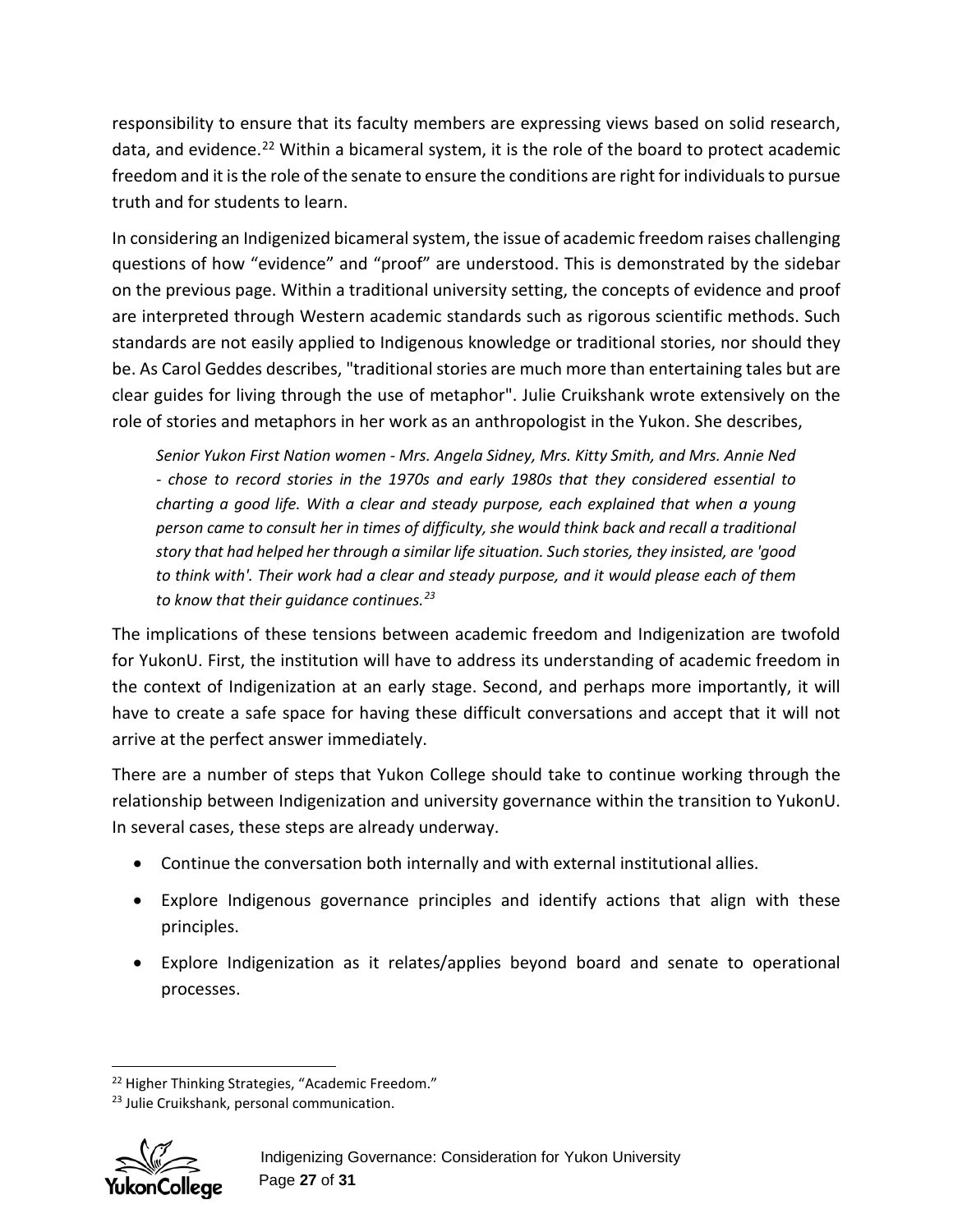- Identify the knowledge, skills, and attitudes that are required to ensure Indigenization is an outcome in governance and identify ways to foster that collective knowledge, skill, and attitude.
- Indigenizing policy research project currently underway in partnership with the 2018-2019 Jane Glassco Northern Fellowship to explore how universities can be inclusive of Indigenous peoples through policies, existing and new, that span from university governance and operations.
- Expand the process that the Yukon College Board of Governors is currently going through (to develop Indigenization principles that it will apply to their governance practices and decision-making) to include the academic council.

In the path to becoming YukonU, the institution will not and cannot be everything to everyone. However, this should not be presented as a challenge or barrier. Rather, Yukon College needs to continue to work with Yukon First Nations - including leadership, Elders, community members, and others - in defining what the university will become and to work through the challenges that may arise. It is not only a challenge, but an opportunity; Yukon College/YukonU and the First Nations representatives that are part of this process have the opportunity to lead the conversation on Indigenizing university governance.

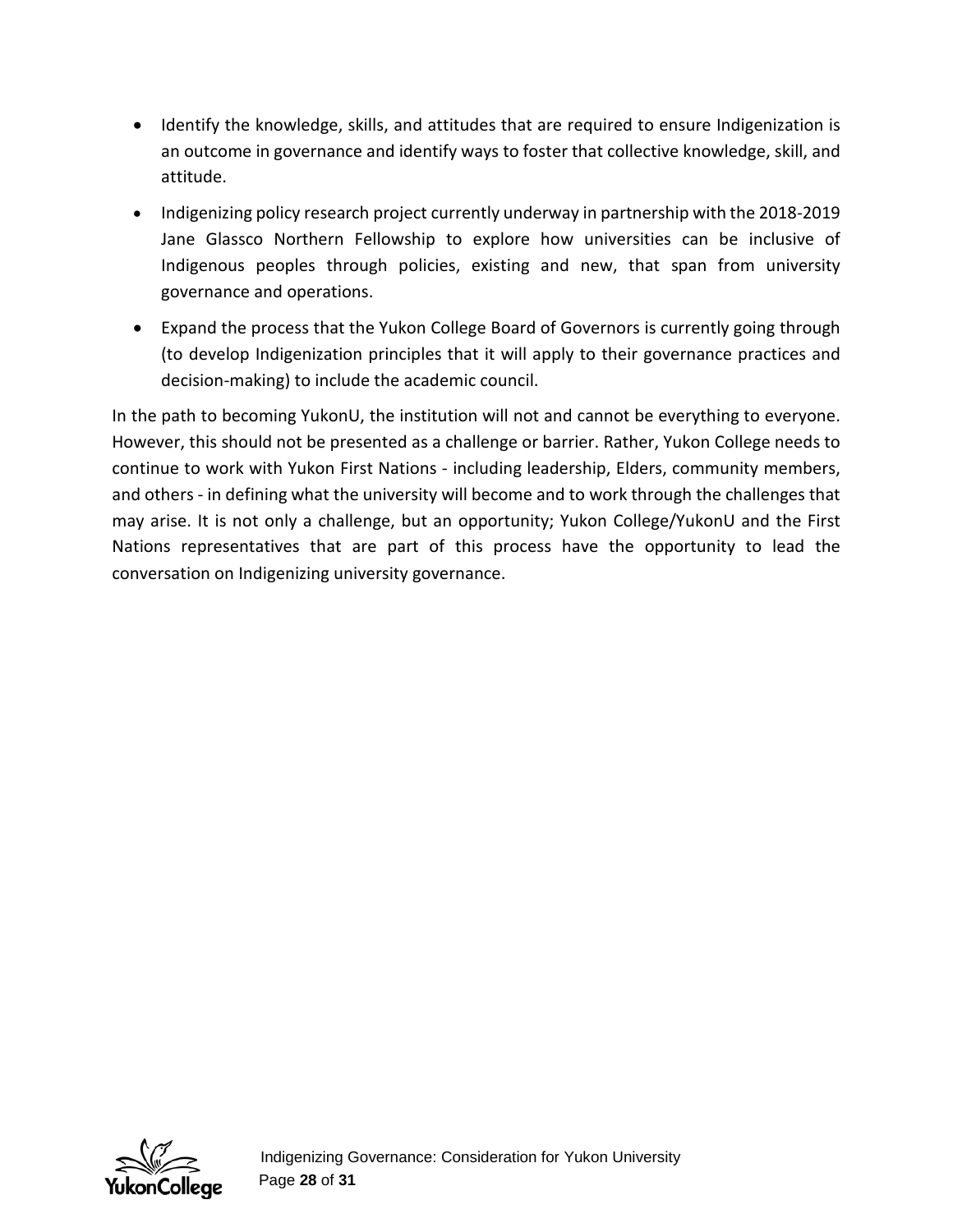# <span id="page-29-0"></span>**References**

- Association of Governing Boards of Universities and Colleges. "Shared Governance: Changing the Times." AGB White Paper. Washington, DC: AGB, 2017. https://www.agb.org/sites/default/files/report\_2017\_shared\_governance.pdf.
- Bahls, Steven C. *Shared Governance in Times of Change: A Practical Guide for Universities and Colleges*. Washington: AGB Press, 2014.
- Benjoe, Kerry. "TRC: Reconciliation through Education." *Regina Leader-Post*, February 25, 2016. https://leaderpost.com/news/local-news/trc-reconciliation-through-education.
- Canadian Association of University Teachers (CAUT). "Report of the CAUT Ad Hoc Advisory Committee on Governance." Ottawa, ON, 2009. https://www.caut.ca/docs/defaultsource/reports/report-of-the-caut-ad-hoc-advisory-committee-on-governance-%28nov-2009%29.pdf.
- Council for Yukon Indians. *Together Today for Our Children Tomorrow*. Whitehorse, Yukon: Council for Yukon Indians, 1973.
- ———. *Umbrella Final Agreement between the Government of Canada, the Council for Yukon Indians, and the Government of the Yukon*. Ottawa, ON: Indigenous and Northern Affairs Canada, 1993. https://www.aadnc-aandc.gc.ca/DAM/DAM-INTER-HQ/STAGING/textetext/al\_ldc\_ccl\_fagr\_ykn\_umb\_1318604279080\_eng.pdf.
- Ermine, William. "A Critical Examination of the Ethics in Research Involving Indigenous Peoples." University of Saskatchewan, 2000. https://ecommons.usask.ca/bitstream/handle/10388/etd-01182007- 133515/Ermine\_john\_2000.pdf .
- Higher Thinking Strategies. "Academic Freedom." Presentation to Board of Governors, Yukon College. Whitehorse, Yukon, 2016.
- ———. "Autonomy and Accountability." Presentation to Board of Governors, Yukon College. Whitehorse, Yukon, 2016.
- ———. "Shared Collegial Governance: Making It Work at Yukon University." Presentation to Board of Governors and Academic Council, Yukon College. Whitehorse, Yukon, 2016.
- Jones, Glen A., Theresa Shanahan, and Paul Goyan. "The Academic Senate and University Governance in Canada." *The Canadian Journal of Higher Education* 34, no. 2 (2004): 35–68. http://journals.sfu.ca/cjhe/index.php/cjhe/article/view/183456/183409 .

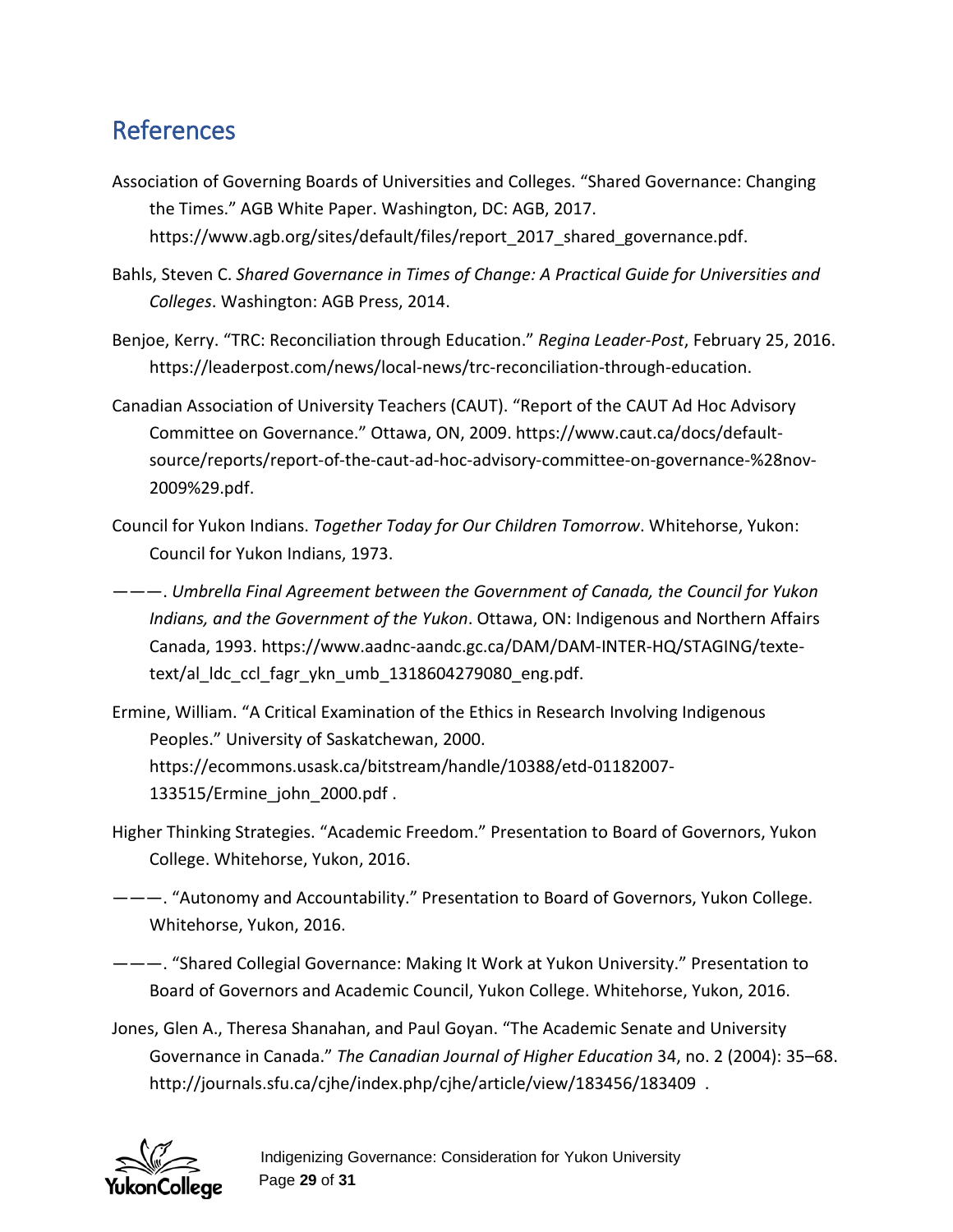- Kool, Richard, ed. *Academic Governance 3.0: What Could It Be? How Can We Get There?* Vancouver, BC: Confederation of University Faculty Associations of British Columbia, 2012.
- MacKinnon, Peter. *University Commons Divided: Exploring Debate & Dissent on Campus*. Toronto: University of Toronto Press, 2018.
- Pennock, Lea, Glen A. Jones, and Jeff M. Leclerc. "Challenges and Opportunities for Collegial Governance at Canadian Universities: Reflections on a Survey of Academic Senates." *Canadian Journal of Higher Education* 46, no. 3 (2004): 73–89. https://www.oise.utoronto.ca/hec/UserFiles/File/Challenges\_and\_Opportunities\_for\_Coll egial Governance.pdf .
- Statistics Canada. 2017. Yukon [Territory] and Canada [Country] (table). Census Profile. 2016 Census. Statistics Canada Catalogue no. 98-316-X2016001. Ottawa, ON. Accessed September 27, 2018. [https://www12.statcan.gc.ca/census-recensement/2016/dp](https://www12.statcan.gc.ca/census-recensement/2016/dp-pd/prof/index.cfm?Lang=E)[pd/prof/index.cfm?Lang=E](https://www12.statcan.gc.ca/census-recensement/2016/dp-pd/prof/index.cfm?Lang=E)
- Truth and Reconciliation Commission. "Truth and Reconciliation Commission: Calls to Action." Ottawa, Ontario, 2015. http://www.trc.ca/websites/trcinstitution/File/2015/Findings/Calls\_to\_Action\_English2.pd f.

Universities Canada. "Membership Criteria." Accessed May 15, 2018. https://www.univcan.ca/about-us/membership-and-governance/membership-criteria/.

- ———. "Statement on Academic Freedom," 2011. https://www.univcan.ca/mediaroom/media-releases/statement-on-academic-freedom/ .
- University of Alberta. "Governance System," 2018. https://www.ualberta.ca/governance/whatwe-do/governance-system .

University of Calgary. "Indigenous Strategy." Accessed May 15, 2018. https://www.ucalgary.ca/indigenous-strategy/files/indigenous-strategy/17-unv-001 indigenous-strategy\_publication\_digital\_jan2018.pdf.